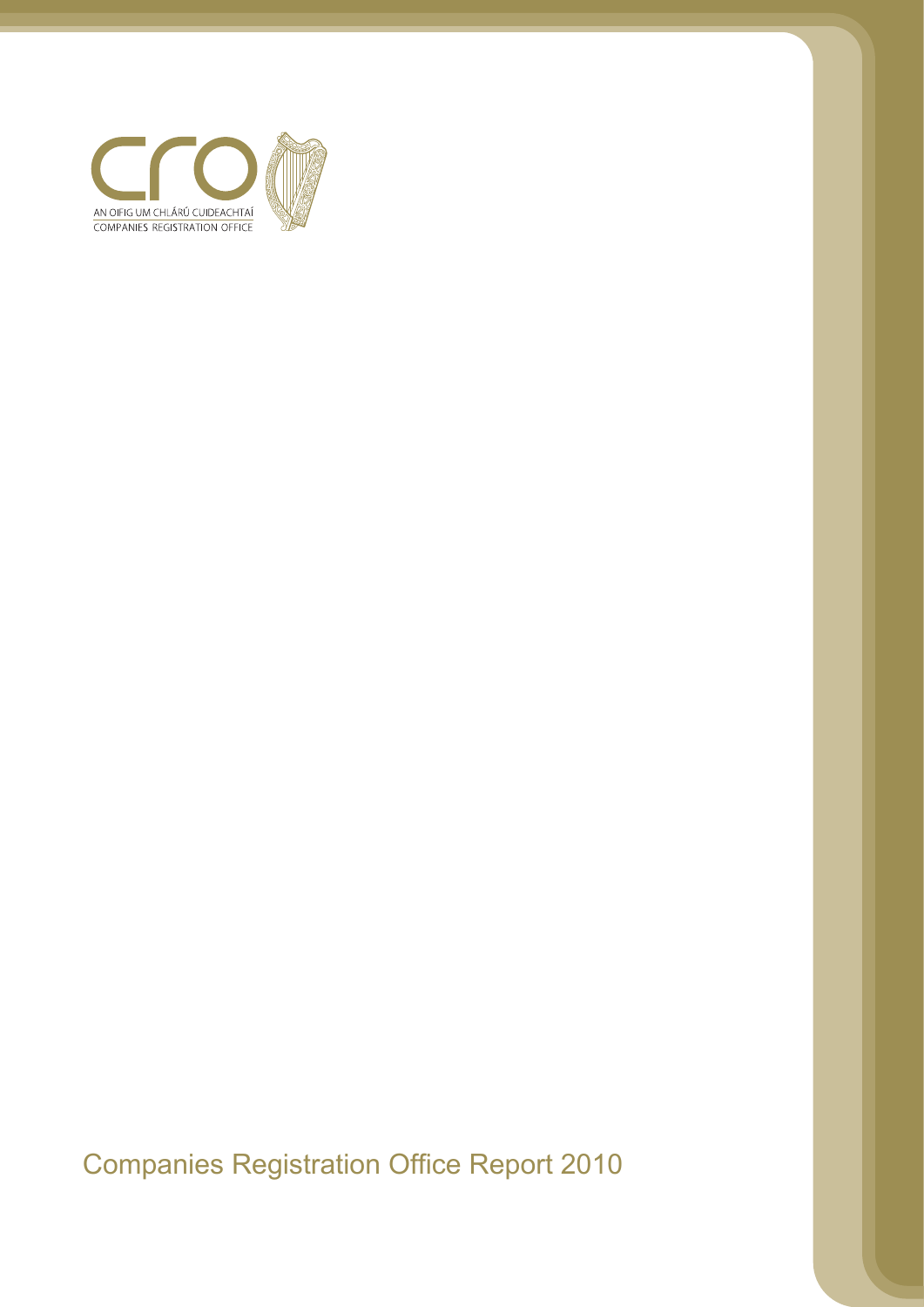# **CONTENTS**

| 1. INTRODUCTION                                                    |    |
|--------------------------------------------------------------------|----|
| 2. CRO FUNCTIONS                                                   |    |
| 3. NEW IN 2010                                                     | 6  |
| <b>APPENDIX 1: DETAILED STATISTICS</b>                             | 9  |
| <b>APPENDIX 2: FINANCE</b>                                         | 33 |
| APPENDIX 3: REGISTRAR OF COMPANIES<br>AND OTHER AUTHORISED PERSONS | 34 |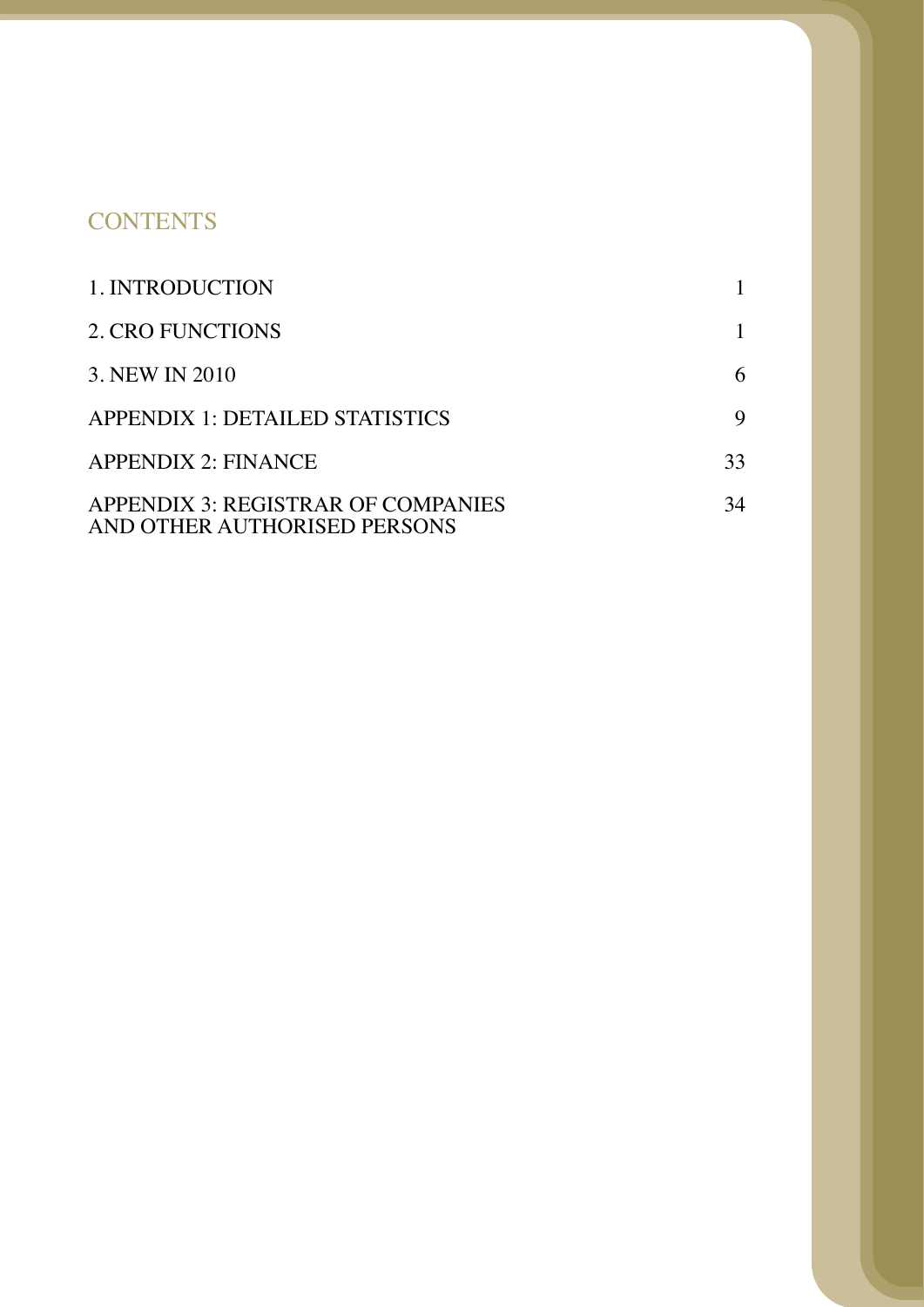## **INTRODUCTION**

The Companies Registration Office (CRO) Mission Statement is:

*to oversee the highest possible rate and quality of annual return filing on the part of companies in accordance with the relevant statutory provisions and to ensure that information on companies published in turn by the CRO accurately reflects the information provided by those companies.*

At the end of 2010, there were some 185,000 companies in existence on the register resulting in over 373,000 submissions being filed with the CRO during 2010. CRO income for the year amounted to €20.25m which was 10% lower than the figure of €22.6m received in 2009.

Pages two to eight of this report give a brief overview of the principal activities and functions of the CRO during the year 2010. A more detailed breakdown of the various activities and statistics is set out in the appendices that follow.

CRO delivered strongly on its mission in 2010, achieving a target by year-end of 88.3% of companies being up-to-date in terms of filing of annual returns. In addition, significant improvements to the CRO website were implemented rendering public access to company information faster and more efficient.

## **CRO FUNCTIONS**

The CRO's activities for 2010, aimed at delivering on its business goals, were carried out by a number of frontline and back-office functional business units within the office at it's Parnell Square, Dublin and O'Brien Road, Carlow locations. During 2010 key functions and activities included the following:

### **New Company Incorporation**

2010 saw an increase in the number of new companies incorporated over 2009, with an average of over 1,100 new companies incorporated each month. The three company incorporation schemes, as outlined below, were consistently delivered within our customer service targets and committed time frames during 2010.

Fe Phráinn – 10 working days CRODisk – 5 working days Ordinary Scheme –15 working days;

The Companies (Miscellaneous Provisions) Act was signed into effect on 23rd December 2009. This allows certain types of collective investment undertakings from prescribed jurisdictions apply for incorporation by way of continuance in Ireland as an investment company.

Following the signing of the relevant Commencement Order on 6th September 2010 the CRO accepted applications from collective investment undertakings which were migrating to Ireland and the first such application was incorporated and registered during December 2010.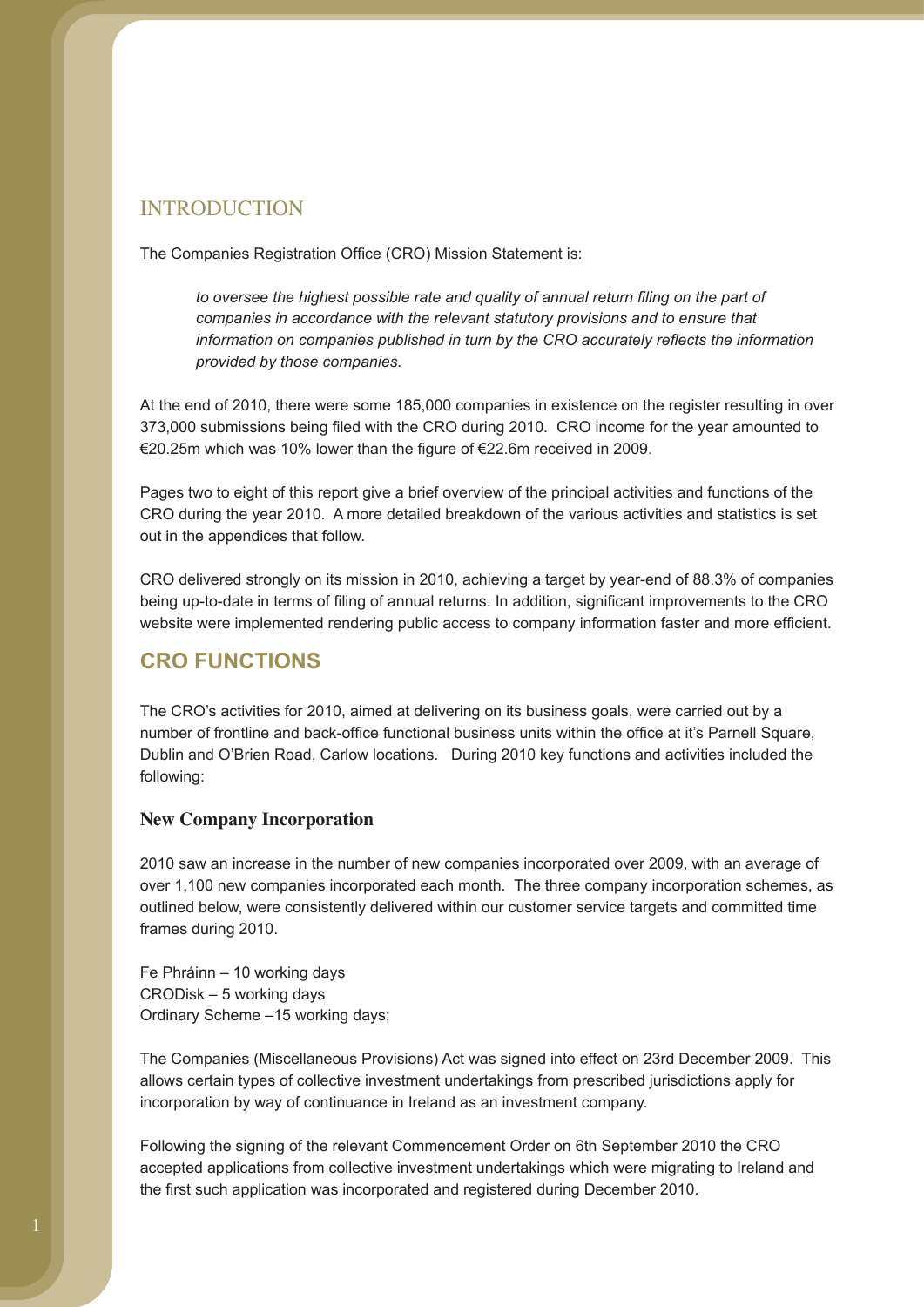Presently the prescribed jurisdictions include:

- Bermuda,
- British Virgin Islands,
- Caymen Islands,
- Guernsey,
- Isle of Man,
- Jersey.

### **Business Name Registration**

The business names function was transferred to the Carlow office of the CRO in early 2010. This necessitated a business process review which resulted in the streamlining of procedures and a training programme for the relevant staff in Carlow.

Processing times for Business Name applications have since been reduced significantly - 66% of correctly completed applications are now registered and certificates issued within 10 working days and 91% are completed within 20 working days.

The number of new business names registered by the CRO in 2010 was 28,089, an increase of 9% on 2009. About 80% of business name applications were filed electronically in 2010.

### **Information, Enquiries and Cash Office**

During 2010, the CRO realigned its front line customer service areas by bringing the Cash Office together with the Information Unit and Public Counter Enquiries area. This reorganisation, with a dedicated Cash Office staffing complement, has enhanced the smooth operation and efficiency of the Cash Office and is backed up by the availability of experienced personnel with the relevant skills and knowledge from the Information Unit and Public Counter areas. The feedback from customers and presenters has been very positive following this change.

In 2010 the Cash Office took in and received a total of 91,455 documents from personal callers to the Office.

The Information Unit provides a front line service to customers who contact the Office by telephone, fax, post and e-mail. The benefit for CRO customers is that it allows first call resolution to queries and eliminates the frustration of being transferred. The service in turn acts as a front line service for staff within the office, thus enabling line sections to carry out their specific tasks uninterrupted which in turn contributes to shorter processing times of documents filed.

The Information Unit answered over 77,000 phone calls during 2010, an average of almost 1,500 calls a week.

Almost 9,500 e-mails were dealt with during 2010 via the CRO eMail handling system at info@cro.ie, with nearly 98% of these eMails answered within eight hours of receipt.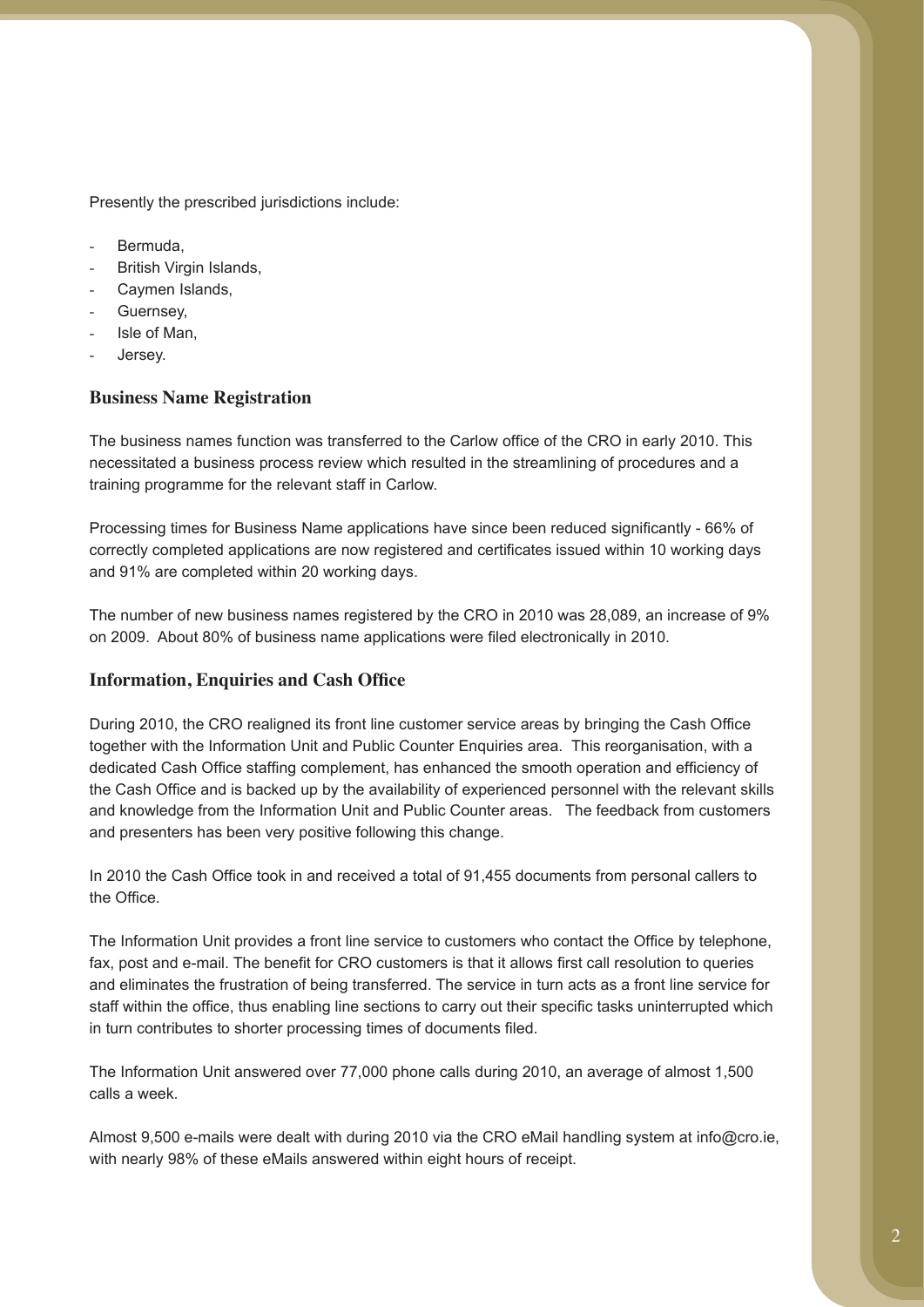The Enquiries and Front Counter areas of the Unit continued to deal with personal callers to the CRO during the hours 9.30 – 16.30 throughout 2010. In addition to assisting personal callers with queries, the Unit manages requests for copies of submissions filed by companies, the issuing of duplicate certificates and other matters such as letters of status.

The Information Unit also organises the CRO's participation at exhibitions, seminars and open days, and during 2010 the Unit represented the CRO at a number of events, and participated in certain County Enterprise Board initiatives, as well as hosting and making presentations to some sector specific interest groups.

During 2010 the Unit also organised and ran a number of in-house specialised staff training courses in line with CRO's continued commitment to staff training and development.

### **CRO Income**

CRO exceeded its estimated receipts figure of €18m and took in €20.25m. during 2010. This is a decrease of 10% on the 2009 figure of €22.6m. The 2010 receipts were broken down under the following main headings:-

| <b>CRO</b> Income                       | 2009<br>outturn | 2010 outturn | 2011<br>estimate |
|-----------------------------------------|-----------------|--------------|------------------|
| Late filing penalties                   | €12.8 $m$       | €11.31 $m$   | €9.7m            |
| <b>Submission fees</b>                  | €8.2 $m$        | €7.72m       | $E$ 7.2m         |
| <b>Enquiry charges &amp; bulk sales</b> | €1.5m           | €1.11m       | €1.0m            |

This reduction from 2009 is mainly due to the following:

Late filing penalties are down almost €1.5m on 2009 levels. Rigorous enforcement campaigns have increased the number of companies which are filing on time and the number of companies which were up-to-date at 31 December 2010 was 88.3%.

Fee income is down by almost €0.5m as a result of a 3.5% reduction in the overall number of documents filed in 2010 and an increase in the number of documents filed electronically. The fees for e-filed documents are generally half that for a paper form and in many cases e-filed documents are free of charge. For example, the cost of filing an electronic annual return is €20 compared with €40 for a paper form. The number of e-filed annual returns increased by 12,000 in 2010 which means that in 2010, €240,000 less was received in respect of annual return filing fees alone.

### **E-Filing**

CRO continues to drive e-filing as the preferred method of filing with the CRO. It has significant efficiency and costs benefits for presenters and CRO alike. However, paper-based filing is still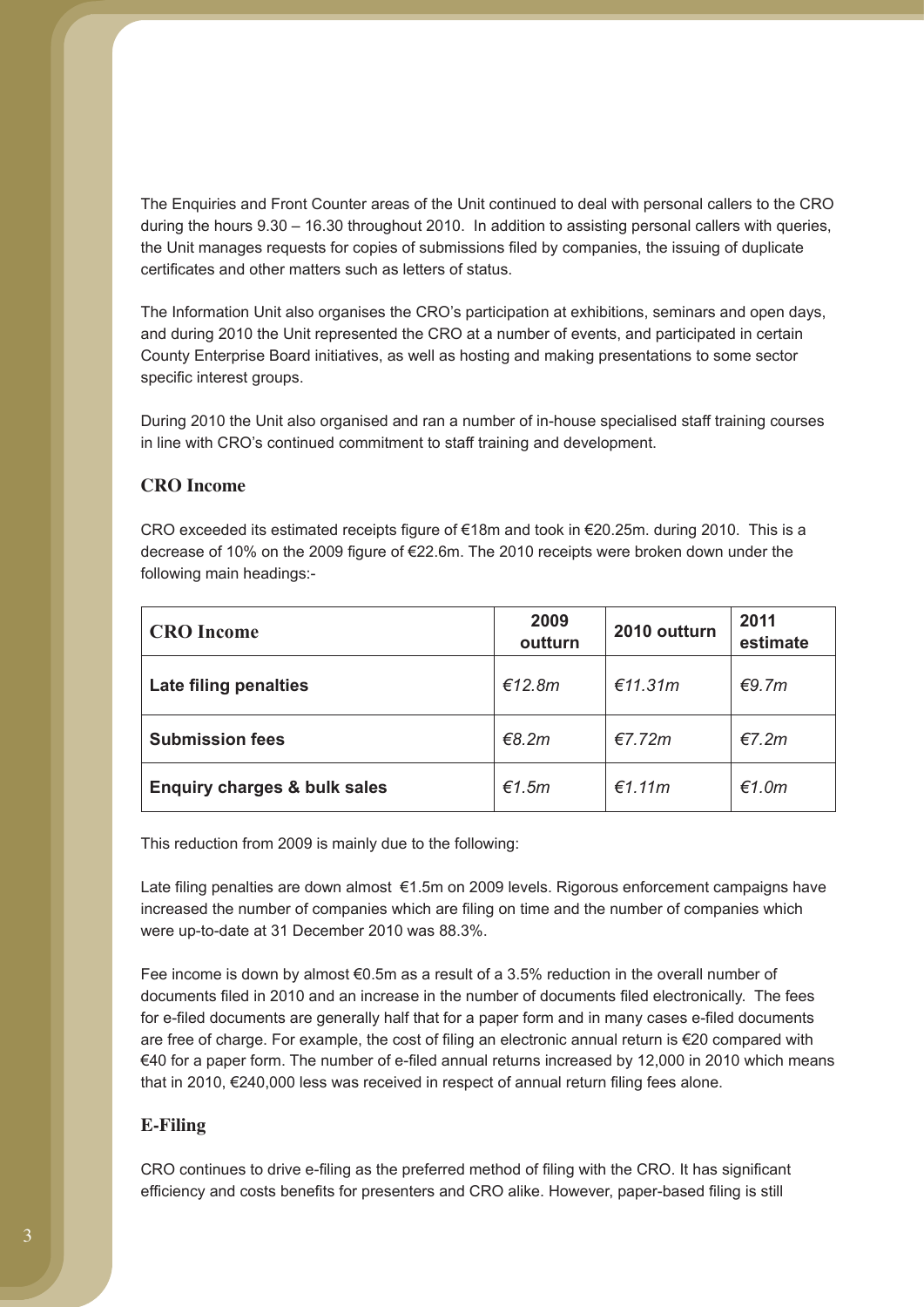permitted by CRO in instances where presenters opt not to e-file. Paper-based submissions are all scanned onto the register to ensure they are also available electronically for public access. In 2009, the number of searches of the CRO register completed online was 96.75% of the total. In 2010, this increased to 98.2%.

The up-take of e- filing increased significantly in 2010. 58% of all documents received were filed electronically. 66% of Annual Returns were e-filed which is a 10% increase on 2009.

Further advances planned for 2011 include the bringing online of the New Company Incorporation form A1 in CORE.

### **CORE (Companies Online Registration Environment)**

CORE allows presenters to view, in a managed environment, up to date information on companies for which they are a filing agent. It also allows customers to view their accounts' statements and transactions. Its popularity is increasing, receiving some 16,000 unique visitors per month, up 5,000 on 2009.

### **Rules Database – Auto-registration**

In the latter part of 2009 CRO extended its rules engine to the electronic B2 and B10 and also improved the frontloading of the forms, for example only existing officers of a company can be selected to sign a form. In 2010, 45% of all B10's, 53% of B1s and 66% of B2s were automatically registered.

The effect of auto registration is that the registration times are significantly improved and it helps the CRO cope with decreasing staff numbers in the Office.

### **Postal Lodgements and Annual Returns**

The office in Carlow is the postal receipts centre for the CRO and its function is to receive and scan all documents received by post in order to make them available to view by the registration sections in the Dublin office and to the general public as quickly as possible.

Customer service is a high priority in the Section and every effort is made to ensure that telephone queries are answered promptly, e-mails within 24 hours and correspondence within two weeks. The processing of annual returns is the core business of the Carlow office and of the 170,000 annual returns received in CRO in 2010, 133,000 (78%) were received in this location. The processing team continues to work to improve the quality of submissions being received onto the Register.

About 66% of all annual returns were filed electronically in 2010.

Traditionally, the CRO encounters seasonal loads, principally in October, November and January when the number of annual returns received rises from the normal monthly average of about 12,000 to 17,000, 32,000 and 16,000 in each of those months respectively. The Postal Lodgements Section continued in 2010 to deal with seasonal peaks in a timely manner and backlogs are normally cleared within a week to ten days.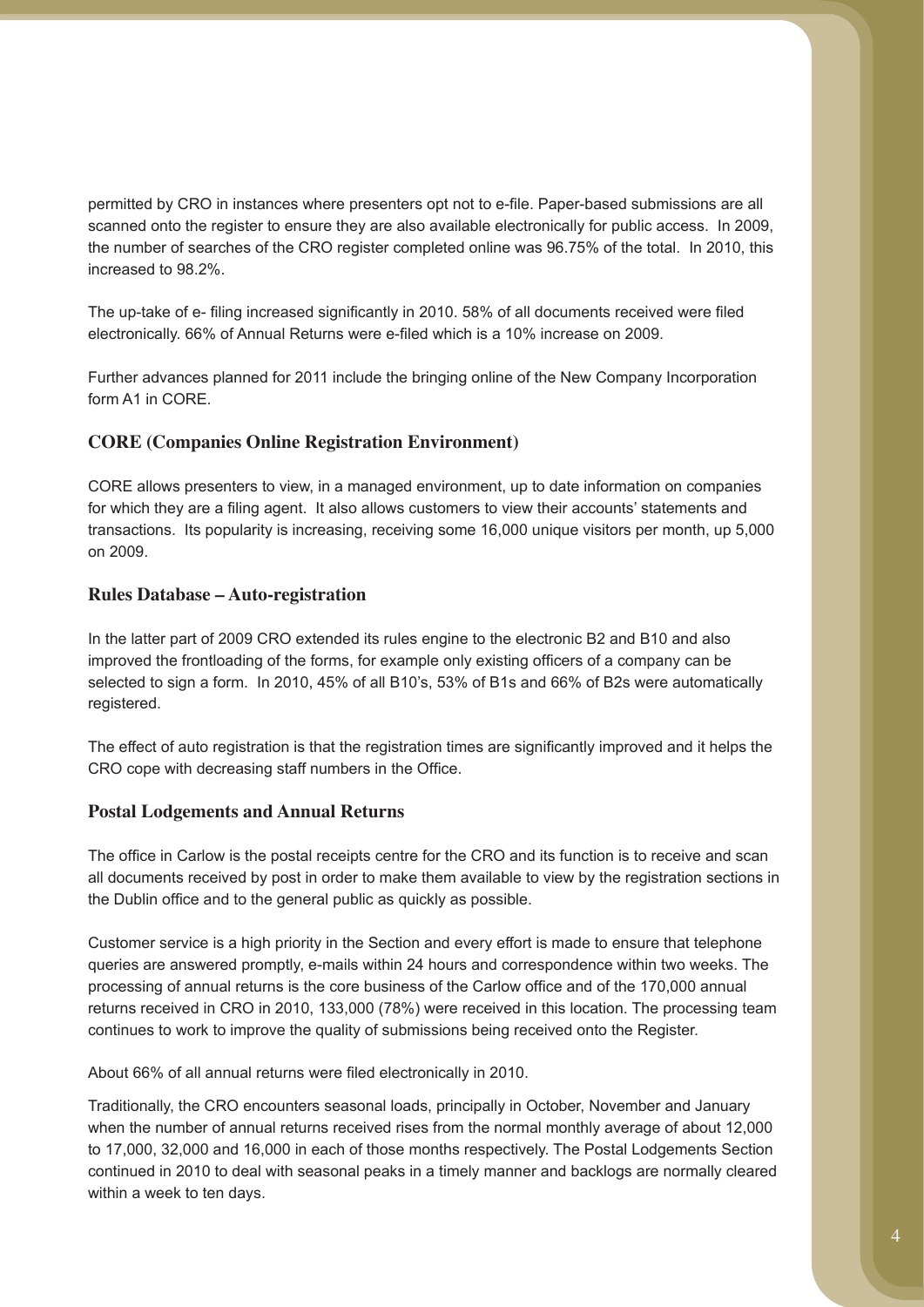### **Enforcement**

In 2010 CRO continued to implement the enforcement of the Companies Acts against companies in default of their annual return filing obligations by way of involuntary strike-off, company prosecutions and applying for High Court Action (section 371).

The CRO completed and sent papers for the initiation of section 371 actions against 60 companies to the Chief State Solicitors Office by the end of 2010. Section 371 notices issued to 373 companies and the 852 directors of those companies in 2010.

93 companies were prosecuted for failure to file annual returns, of which 49 were convicted yielding €63,000 in fines.

659 companies were restored to the register. The fast-track restoration facility which is now available in the mornings only, has worked very satisfactorily.

The CRO assisted the Office of the Director of Corporate Enforcement (ODCE) throughout the year in its action to secure disqualification/restriction of the directors of dissolved insolvent companies by supplying affidavits and supporting certificates.

The CRO rationalised the issuing of reminder letters to companies relating to possible strike-off by amalgamating two of the letters. The issuing of post-ARD reminder letters to directors was stopped. Such letters continue however to issue to companies. Pre-ARD reminder letters issue to all companies and to the directors of companies with previous poor filing history.

### **Mortgages and Charges**

2010 posed significant challenges for the Mortgages and Charges processing team at the CRO. An increase in the number and complexity of submissions was recorded in 2010 in line with Irish bank activity in transferring certain loan books to the National Asset Management Agency as well as reviews by lenders of their security arrangements generally in light of the increased likelihood of enforcement of such security being required, given the current economic climate. There was an increase in the number of Judgement Mortgages received from 156 in 2009 to 268 in 2010 which also reflects what is happening in the current economic climate. As a result of these issues, processing of submissions within 20 working days was not achieved in all cases in 2010 but the backlog is being systematically worked through and additional resources have since been redeployed to this area.

The Slavenburg list was maintained up to date for public viewing and the registration of satisfactions was also kept up-todate.

#### **Insolvency**

The CRO achieved its target of registering liquidation and receivership documents within 1 month of receipt despite an increase in submissions. An up-to-date register was also maintained of disqualified and restricted directors. Reports of companies in liquidation continued to issue to ODCE on a regular basis.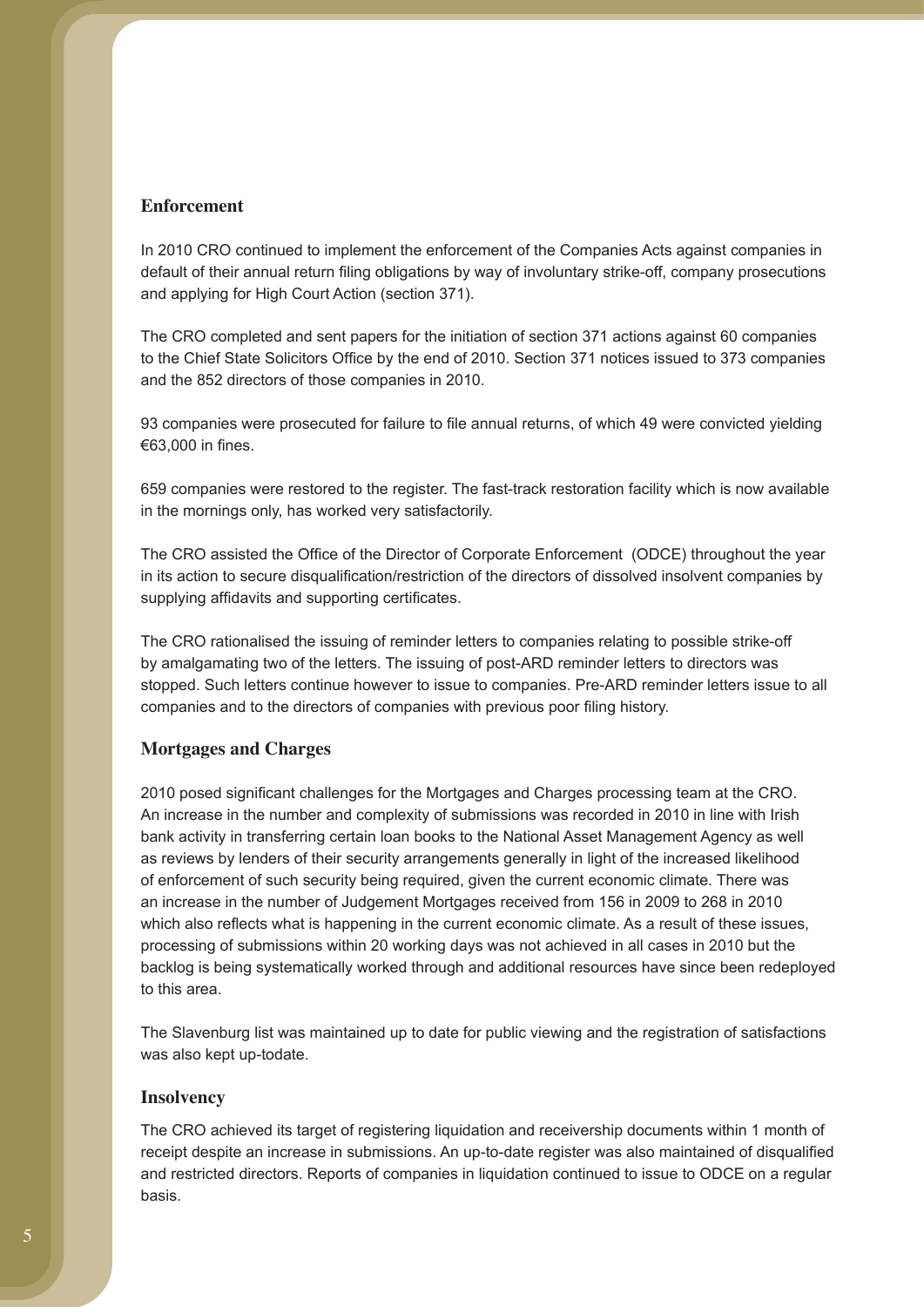### **Post Incorporation Documents**

Once a new company has been incorporated, it will continue to have filing obligations with the CRO on both annual and ad hoc bases. For example, if a director resigns and a new director is appointed, notice of these changes must be filed with the CRO. Volumes of this type of submission filed by companies are high with over 78,000 changes of director and company address filed with the CRO in 2010. In this regard, the enhanced use of e-filing and auto-registration by the CRO has been an important factor in keeping timescales within workable limits*.* 

The number of share-related documents processed in 2010 was up marginally on that processed in 2009, and the total number of unregistered documents decreased slightly during the year. The section commenced a scoping exercise relating to a project to eliminate the backlog of B5 documents (return of allotments) on a stepped basis.

### **Publications**

CRO's upgraded website was launched in February 2010. The site has increased accessibility and usability as well as an enhanced appearance. Users are able to navigate in either English or Irish and the search facility has been upgraded. Information leaflets are available bilingually for download from the website. Minister Billy Kelleher officially launched the site in March 2010.

The section continued with its task of heightening public awareness of the CRO's activities. In December an advertising campaign took place highlighting CRO's entirely electronic system for filing annual returns with signed accounts. Regular e-mail bulletins (e-zines) issue to customers who have registered through the website. The CRO also carried out rebranding this year to ensure that our publications abide by Irish language requirements.

The Irish Language Scheme agreed between CRO/RFS and the Language Commissioner's Office in 2009, was reviewed after its first year of operation and the Commissioner's Office expressed satisfaction with CRO/RFS compliance with that scheme. Some minor actions were recommended by the Commissioner's Office and they have been implemented.

## **NEW IN 2010**

### **PDF Accounts - Fully Electronic System for Filing and Signing Annual Returns and Accounts**

In 2010 the CRO introduced an entirely electronic system for filing annual returns with signed accounts for the first time. A PDF set of accounts can now be appended to the electronic B1 Annual Return form in CORE (CRO online filing environment) in a way that is as simple as adding an attachment to an e-mail and digitally signed using a Revenue Online Services (ROS) signature.

### **Unregistered Auditors**

Under SI 220 of 2010, the CRO is now the Competent Authority assigned to maintain the public register of statutory auditors which is available for online access on www.cro.ie. The Recognised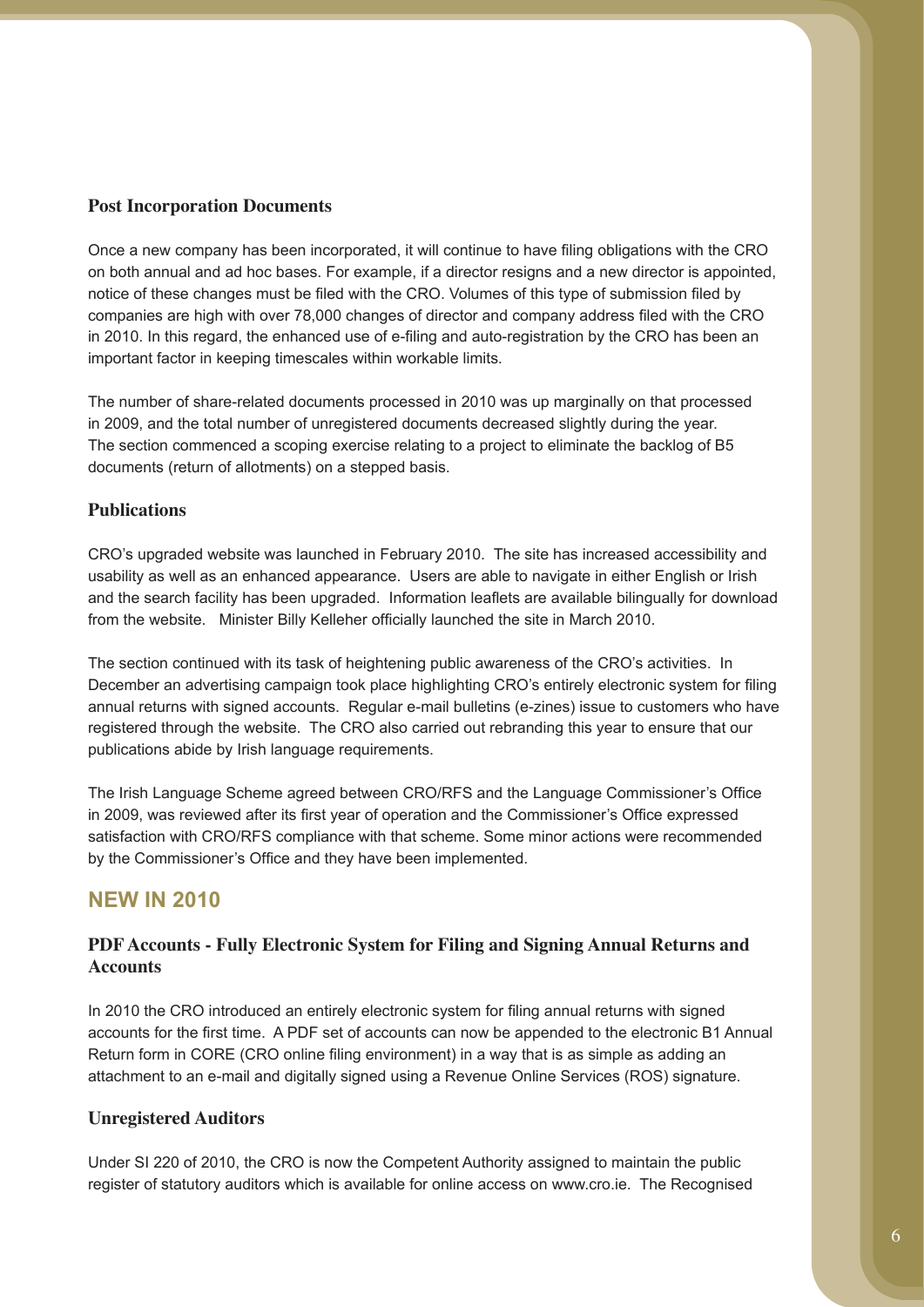Accountancy Bodies (RABs) in Ireland notify the CRO on a weekly basis of their up-to-date authorised auditors lists.

In 2010, the Annual Returns Section carried out a sampling exercise of annual returns and found that a number of audited accounts had been signed by an individual or firm not currently on the public register of statutory auditors maintained by the CRO. Acting as an auditor while not qualified to do so is an offence under the Companies Acts prosecutable by the ODCE, with which CRO works closely on this issue.

During 2010, the CRO and the Accountancy bodies cooperated in their efforts to find a solution which would identify and prevent auditors' reports signed by unregistered auditors from being received onto the Register. Reasonable progress was made in this respect and a number of measures are planned for implementation in early 2011.

### **Decentralisation**

The Government had previously announced the decentralisation of the CRO to Carlow as part of a decentralisation plan for a number of functions of the then Department of Enterprise, Trade and Employment. 42 staff of the CRO are now based in Carlow. An Bord Pleanála granted planning permission for a permanent decentralisation building in Carlow in November 2008. However, in the 2009 Budget it was announced that certain construction projects, including the Department's decentralised offices in Carlow were to be deferred on affordability grounds pending an overall review of the Decentralisation Programme in late 2011.

#### **Overview of energy usage in 2010**

S.I. 542 of 2009 requires public sector organisations to report annually on their energy usage and actions taken to reduce consumption.

The CRO is the main energy user of Parnell House (67%) and shares the building, including a canteen, 3 meeting rooms, toilets and the reception area with Registry of Friendly Societies (RFS) and The Competition Authority. CRO Carlow is the minor energy user of O'Brien Road (33%) and shares its building with The National Employment Rights Authority (NERA) while also sharing canteen facilities, toilets and the reception area.

The Energy Team in Parnell House was recognised by *Optimising Power @ Work* initiative in 2010 and the building was awarded runner-up in the *Best Performing Building – Air Conditioned Buildings* category.

In 2010, the CRO/RFS (Dublin & Carlow) consumed 881.21MWh of energy, consisting of:

- 392.04MWh of electricity:
- 489.17MWh of fossil fuels, with natural gas being the only fossil fuel used.
- The CRO currently does not use any renewable fuels.
- - CO2 emissions: 333,057.23kg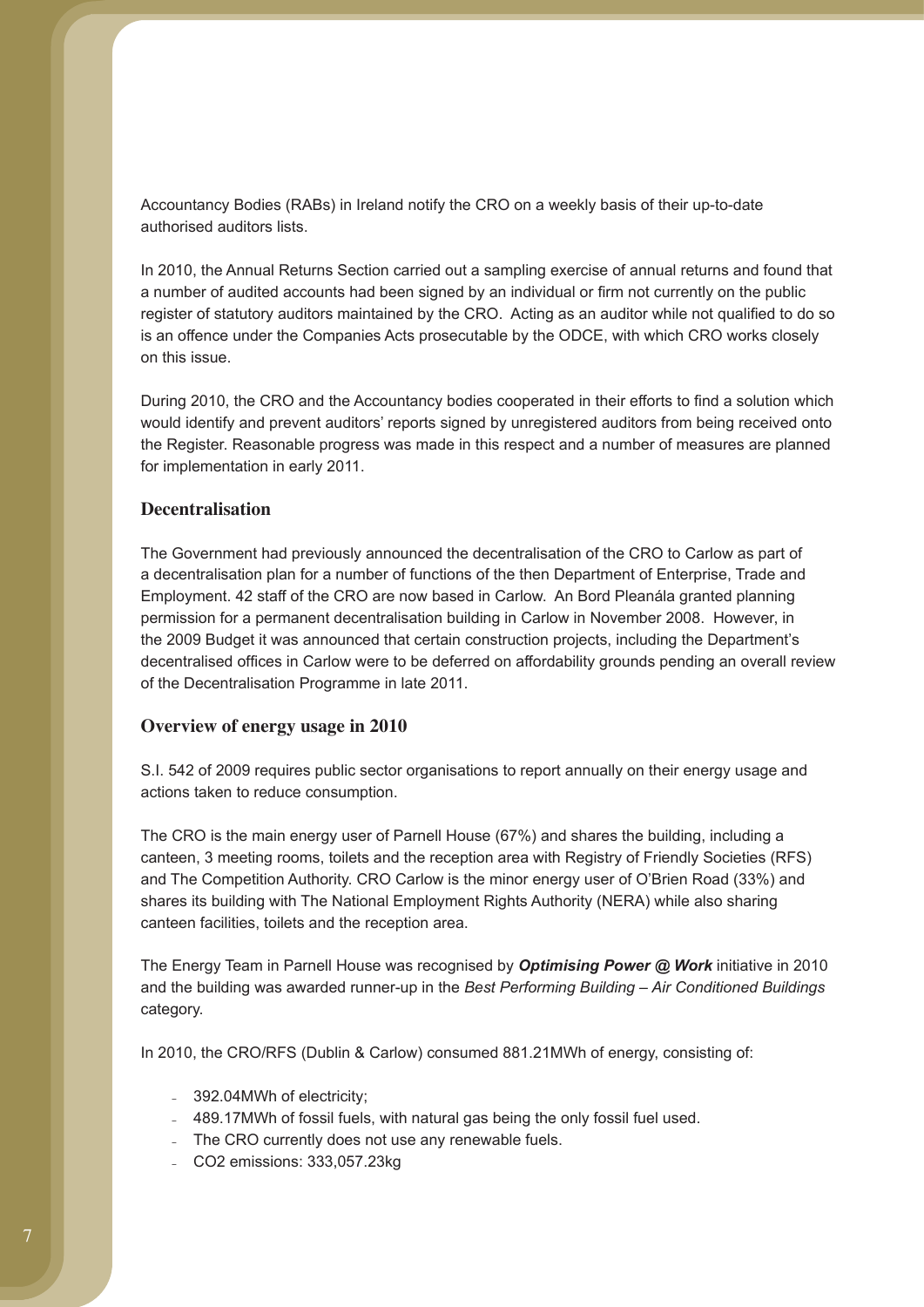This energy consumption can be broken down by location:

### **Dublin – 758.38MWh of energy consisting of:**

- 334.08MWh of electricity;
- 424.30 MWh of fossil fuels, with natural gas being the only fossil fuel used.

### **Carlow – 122.83MWh of energy consisting of:**

- 57.96MWh of electricity;
- 64.87MWh of fossil fuels, with natural gas being the only fossil fuel used.

### **Action Undertaken in 2010:**

- Energy Awareness Presentations to staff (both locations).
- Energy saving related emails to staff reminding staff to turn off PC monitors, printers etc. each evening.
- Monthly 'No-Lift Days' (Parnell House).
- Out of Hours energy Audits.
- Air Handling Unit operating hours significantly reduced.
- Heating timers regularly programmed in line with current weather conditions.

### **Actions Planned for 2011:**

- New Energy Awareness Posters to be displayed around the building (both locations).
- Presentations to staff (both locations).
- Installation of Building Management System (BMS) to monitor/control heating system in the building (both locations).
- Fitting of energy efficient LED light bulbs and additional motion sensors (Parnell House).
- Out of Hours energy Audits.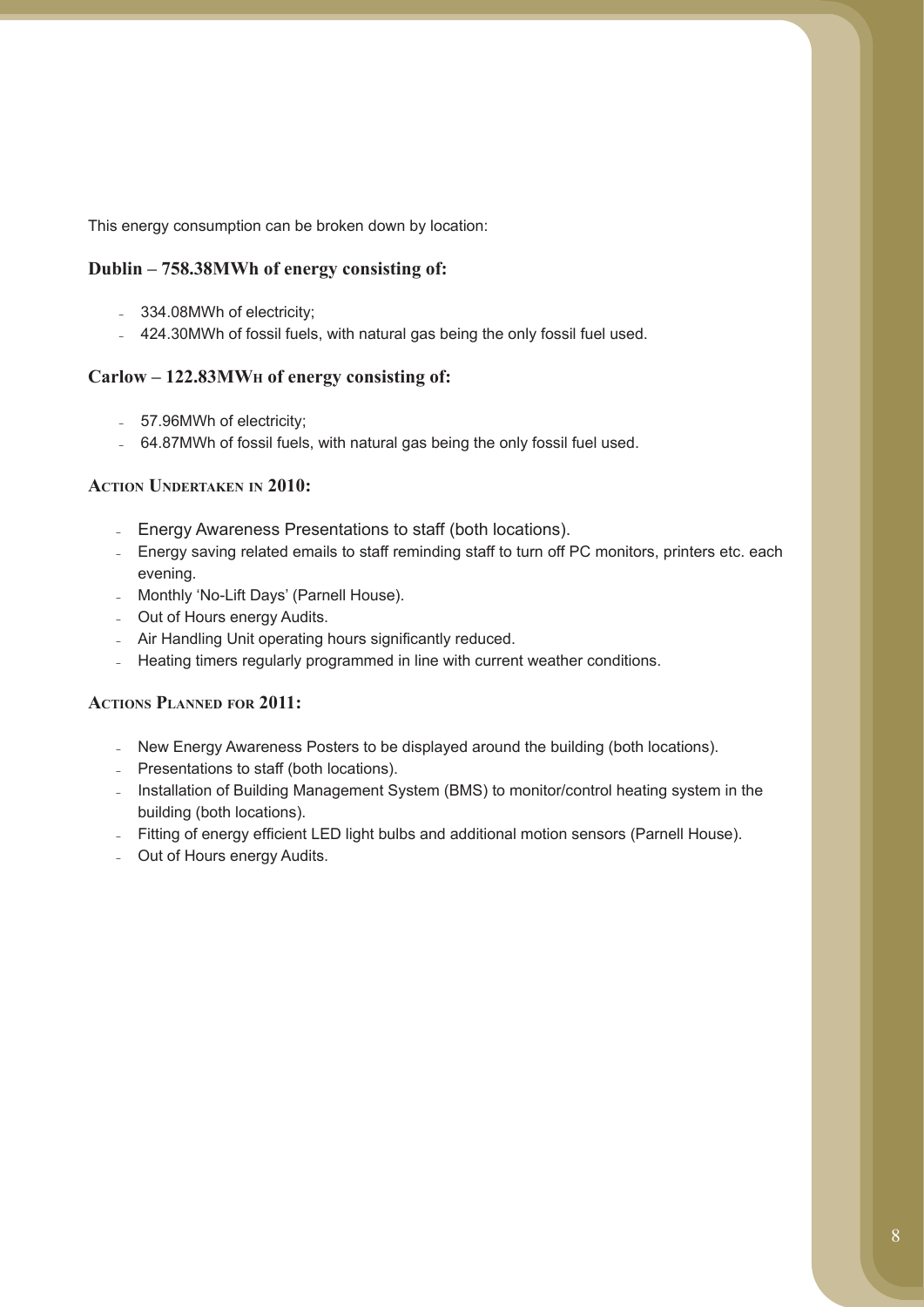# APPENDIX 1 DETAILED STATISTICS

## Make up of Register and Activity on the Register

Make up of register of companies at end 2010

|                        | 2009    | $\%$  | 2010    | $\%$                     |
|------------------------|---------|-------|---------|--------------------------|
| <b>Private Limited</b> | 160,226 | 86.58 | 160,349 | 86.40                    |
| <b>Public Limited</b>  | 1,708   | 0.92  | 1,717   | 0.92                     |
| Unlimited              | 3,737   | 2.02  | 3,927   | 2.12                     |
| Guarantee              | 15,562  | 8.41  | 15,649  | 8.43                     |
| External               | 3,791   | 2.05  | 3,945   | 2.13                     |
| <b>EEIG</b>            | 20      |       | 21      | $\overline{\phantom{a}}$ |
| Total                  | 185,044 |       | 185,608 |                          |

*Note : this table excludes companies in the course of liquidation*

Activity on the register of companies in 2010

|                                                                    | 2009     | 2010     | $\% +/-$ |
|--------------------------------------------------------------------|----------|----------|----------|
| <b>Total New Companies Registered</b>                              | 13,321   | 14,013   | $+5.19$  |
| of which                                                           |          |          |          |
| Private limited                                                    | 12,396   | 13,054   | $+5.3$   |
| <b>Public Limited</b>                                              | 133      | 164      | $+23.31$ |
| Unlimited                                                          | 136      | 220      | $+61.76$ |
| Guarantee                                                          | 656      | 575      | $-12.35$ |
| Restorations                                                       |          |          |          |
| By Companies within one year of strike off                         | 787      | 498      | $-39.27$ |
| By the High Court or Circuit Court                                 | 188      | 161      | $-15.43$ |
| Companies Dissolved                                                | 12,513   | 13,399   |          |
| Net Change                                                         | $+1,783$ | $+1,273$ |          |
| Total number of new companies incorporated in 2010: $\overline{a}$ |          |          | 14 013   |

| <u>TULAT HUITIDEL OF HEW COMPANIES INCOLDUIALED IN ZUI U.</u> | 14. U I J |
|---------------------------------------------------------------|-----------|
| Total number of companies dissolved during 2010:              | 13.399    |
| Total number of companies restored to the register in 2010:   | 659       |
| Number of single member companies on register:                | 43.391    |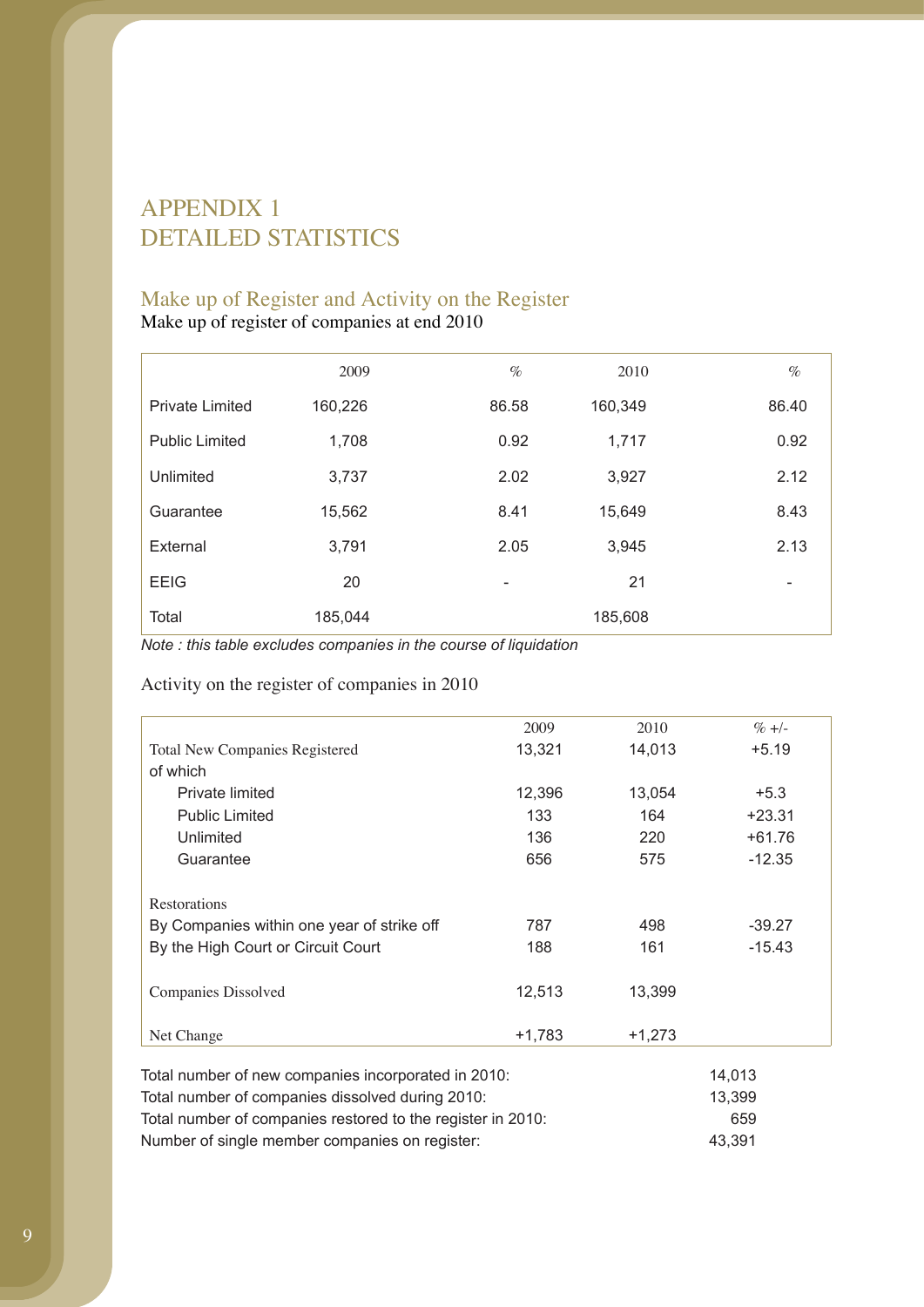## Restoration of Companies to the Register

Section 311(8) and section 311A of the Companies Act, 1963, and section 12B.(3) and section 12C of the Companies (Amendment) Act, 1982 provide for the restoration of a dissolved company to the Register of companies. A company may be restored to the Register by application to the:

- High Court before twenty years have elapsed from the date of dissolution;
- • Circuit Court before twenty years have elapsed from the date of dissolution, where the applicant is a creditor;
- • Registrar of Companies before twelve months have elapsed from the date of dissolution, where the application is made by or on behalf of the company.

| Year | Companies Restored to the Register | Companies on the Register | $\%$ |
|------|------------------------------------|---------------------------|------|
| 2004 | 729                                | 157,502                   | 0.5  |
| 2005 | 673                                | 160,707                   | 0.4  |
| 2006 | 954                                | 170,719                   | 0.6  |
| 2007 | 805                                | 180,891                   | 0.4  |
| 2008 | 834                                | 184,306                   | 0.5  |
| 2009 | 975                                | 185,052                   | 0.5  |
| 2010 | 659                                | 185,608                   | 0.35 |

## External Register

Companies on external register at 31 December 2010:

|                            | 2009  | 2010  |
|----------------------------|-------|-------|
| Branches (EU)              | 1,400 | 1,472 |
| Branches (Non-EU)          | 339   | 352   |
| Place of business          | 2,048 | 2,121 |
| Total on external register | 3,787 | 3,945 |

## Changes of Company Name

During 2010 a total of 1,832 company changes of name were approved. This figure includes companies which were directed to change name under Section 23 (2) of the Companies Act 1963. In 2009 there were 1,926 changes in company name and 2,069 in 2008.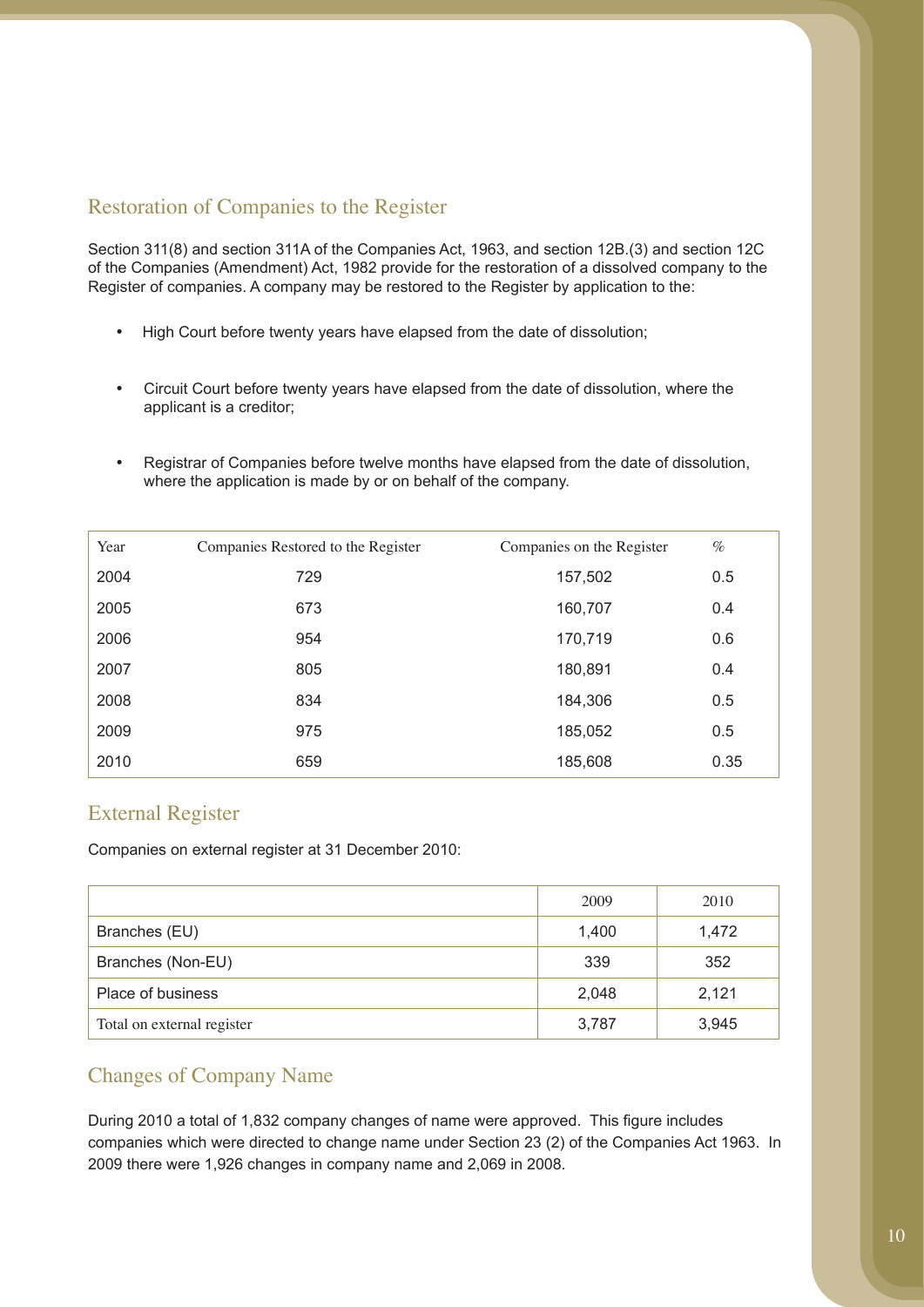## Cross Border Mergers

4 companies were acquired using the Cross Border Merger legislation in 2010 while another 4 were absorbed. A further 5 acquisitions have been applied for but not yet completed and 4 further absorptions were planned in 2010. 10 companies have been acquired under the legislation to date. 13 absorptions have been completed to date.

| Year | Acquisitions | Absorptions |
|------|--------------|-------------|
| 2008 |              |             |
| 2009 |              |             |
| 2010 |              |             |

## Societas Europaea

### 4 Societas Europaea were registered in 2010.

| Year | IN | <b>OUT</b> |
|------|----|------------|
| 2008 |    |            |
| 2009 |    |            |
| 2010 |    |            |

## Investment Fund Migration

One company was registered in the State by way of continuation following inward migration under section 256F Companies Act 1990 as inserted by Section 3(j) of the Companies (Miscellaneous Provisions) Act 2009.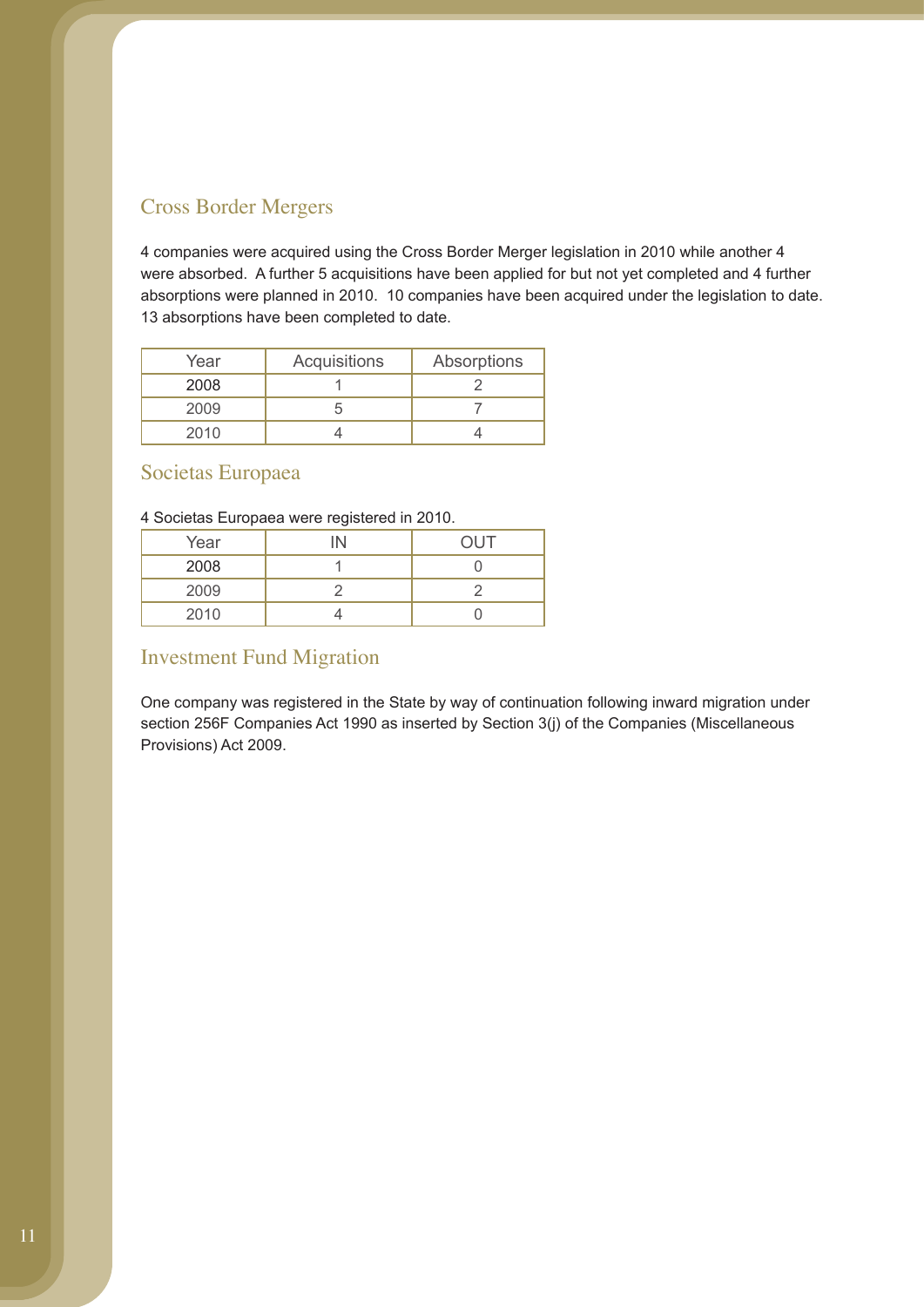## Permission To Omit "Limited"

In 2010 the following associations/companies were granted permission to omit "Limited" from their names:

A & C FOUNDATION ADDERGOOLE TITANIC SOCIETY AER LINGUS CHARITABLE FOUNDATION AHEAD AISLING LAWLESS FOUNDATION AN TSLÍ ATLANTACH ASSOCIATION OF PLUMBING AND HEATING CONTRACTORS IRELAND BANGLADESH ASSOCIATION OF IRELAND BESTWAY INTERNATIONAL CHRISTIAN CENTRE (BICC) BIOMEDICAL / CLINICAL ENGINEERING ASSOCIATION OF IRELAND BUSH OLD SCHOOLHOUSE TRUST CENTRE FOR EFFECTIVE SERVICES CHRISTIAN LIFELINE GLOBAL CITIZEN OF THE KINGDOM MINISTRIES INTERNATIONAL CLARE LOCAL DEVELOPMENT COMPANY COISTE FORBARTHA POBALA AN INBHEAR COMHLUCHT COTTAGE HOME CHILD AND FAMILY SERVICES DALKEY ARCHIVE PRESS IRELAND DEBT MANAGEMENT ASSOCIATION OF IRELAND DHAMMAKAYA IRELAND DUBHLINN NA LINNE DUBLIN YOUTH ORCHESTRAS FARRANFERRIS FOUNDATION FUXING FOUNDATION GAA SOCIAL INITIATIVE GLENCAR COMMUNITY PARK GLOBAL FAITH DIMENSIONS HELIUM ARTS INSTITUTE OF CHARITY IRELAND REACHING OUT IRISH ASSOCIATION FOR PALLIATIVE CARE IRISH BALLET FORUM IRISH NONPROFITS KNOWLEDGE EXCHANGE IRISH PREMATURE BABIES IRISH RAYNAUD'S AND SCLERODERMA SOCIETY IRISH SOCIETY FOR PARENTERAL AND ENTERAL NUTRITION IRISH STEM CELL FOUNDATION IRISH VETERINARY NURSING ASSOCIATION LOCAL LIVES FOUNDATION LORETO INSTITUTE PROPERTY TRUST MUSIC HARVEST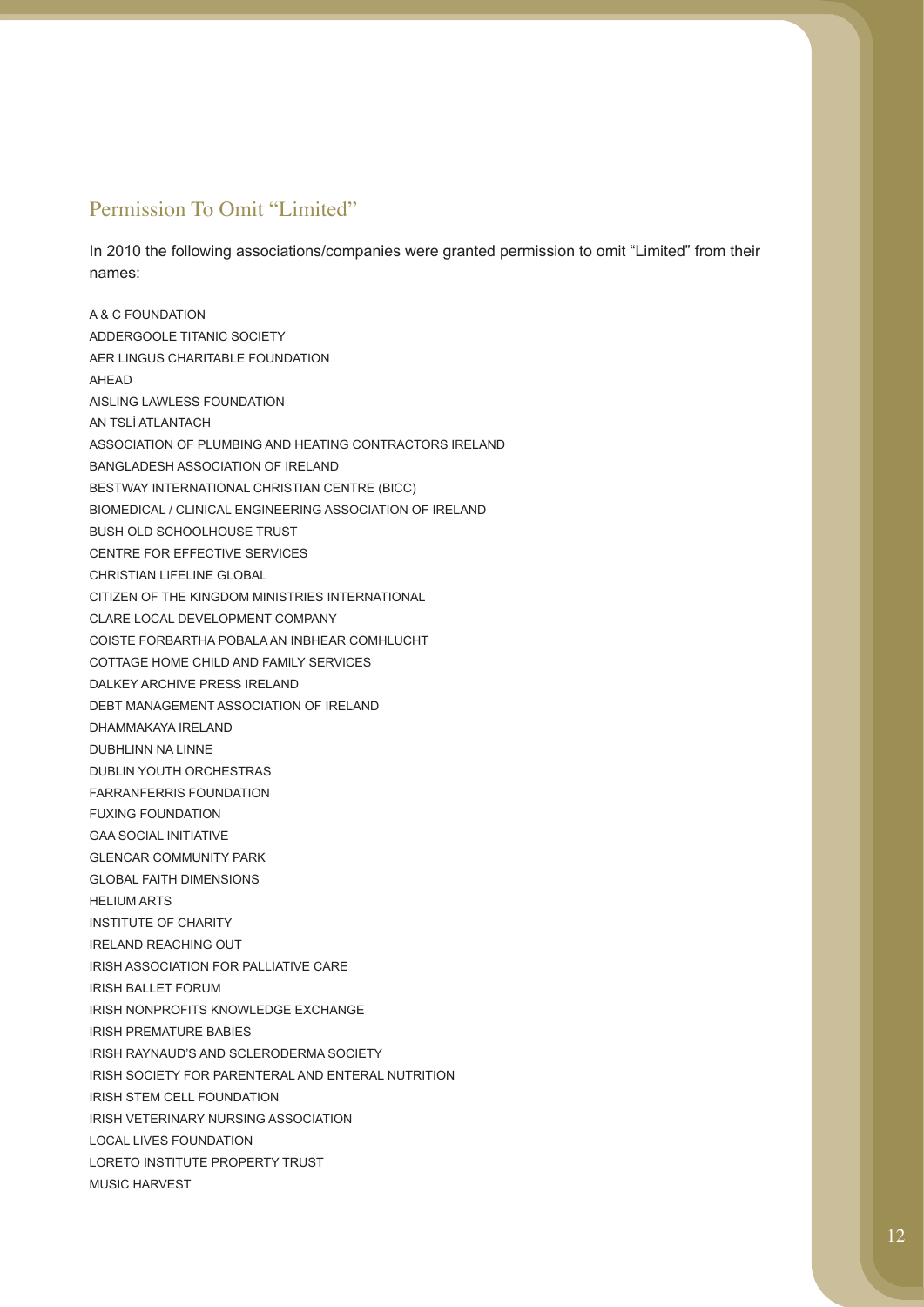#### *Permission to omit Limited continued*

NEWSONG FM OLDER & BOLDER OWNING CARE FOR THE ELDERLY PEÑA FLAMENCA EL INDALO POSITIVE BEHAVIOUR IRELAND SAINT AUGUSTINE GLOBAL FOUNDATION SHRI RAM CHANDRA MISSION IRELAND TAOIST TAI CHI SOCIETY OF IRELAND THE 50TH INTERNATIONAL EUCHARISTIC CONGRESS THE FRIENDS OF ST. BRIGID'S HOSPICE AND HOME CARE SERVICES THE LIBYAN IRISH BUSINESS COUNCIL SECRETARIAT THE MARY ROBINSON FOUNDATION THE NTR FOUNDATION THE OLIVE FOUNDATION THE ROOT OF DAVID WILL OUR WORLD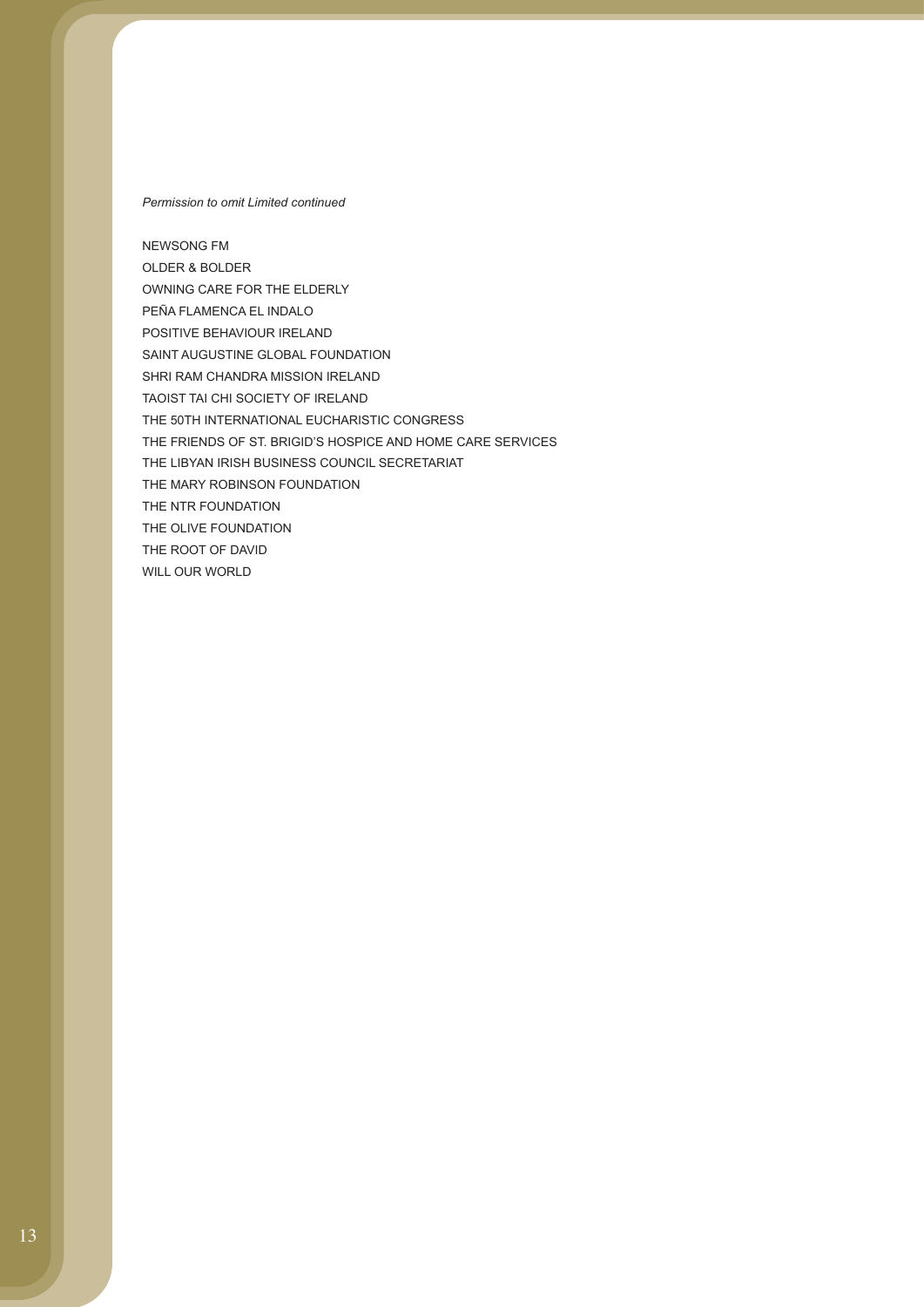## Enforcement Activities for 2010

## Strike Off Process

| Companies dissolved (struck off for failure to file returns)                              | 6,272 |
|-------------------------------------------------------------------------------------------|-------|
| Companies dissolved under Section 882 of Consolidated Finance Acts (Revenue<br>Strikeoff) | 140   |
| Companies dissolved (voluntary strike off)                                                | 5.488 |

## Company Prosecutions

| Number of companies prosecuted | 93        |
|--------------------------------|-----------|
| Number of companies convicted  | 49        |
| Total amount of fines imposed  | €63,010   |
| Average fine imposed           | €1,285.92 |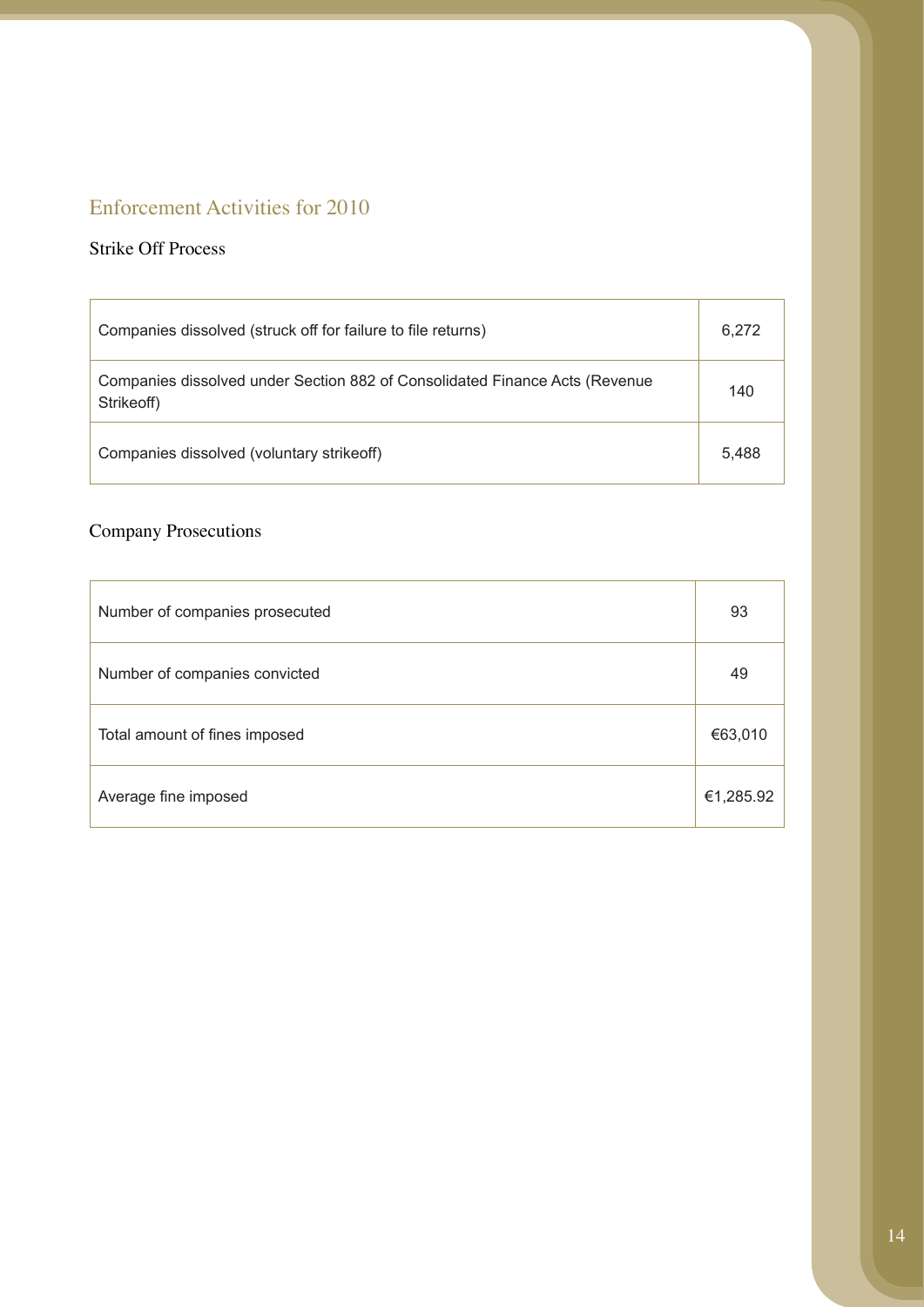## Solvency

## Examinership notifications received

|                                                               | 2008 | 2009 | 2010 |
|---------------------------------------------------------------|------|------|------|
| Application to the court for the appointment of an examiner : | 58   | 113  | 41   |
| Court order appointing an examiner :                          | 49   | 84   | 28   |
| Court order appointing interim examiner :                     | 30   | 62   | 25   |
| Court order confirming scheme of arrangements :               | 20   | 31   | 14   |
| Court order amending scheme of arrangements :                 | 3    | 1    |      |
| Court order ceasing protection from the court:                | 3    | 6    | 9    |
| Examinerships in force at year end :                          | 6    | 25   | 9    |

### Examinership

28 companies went into examinership in 2010. By year end, 15 had returned to normal status, two had entered court liquidation and receivership, a further two had entered receivership and nine companies were in examinership at the end of 2010.

## Receiverships

|                                                              | 2009 | 2010 |
|--------------------------------------------------------------|------|------|
| Number of companies in receivership at year end              | 427  | 732  |
| Number of companies which went into receivership during year | 205  | 388  |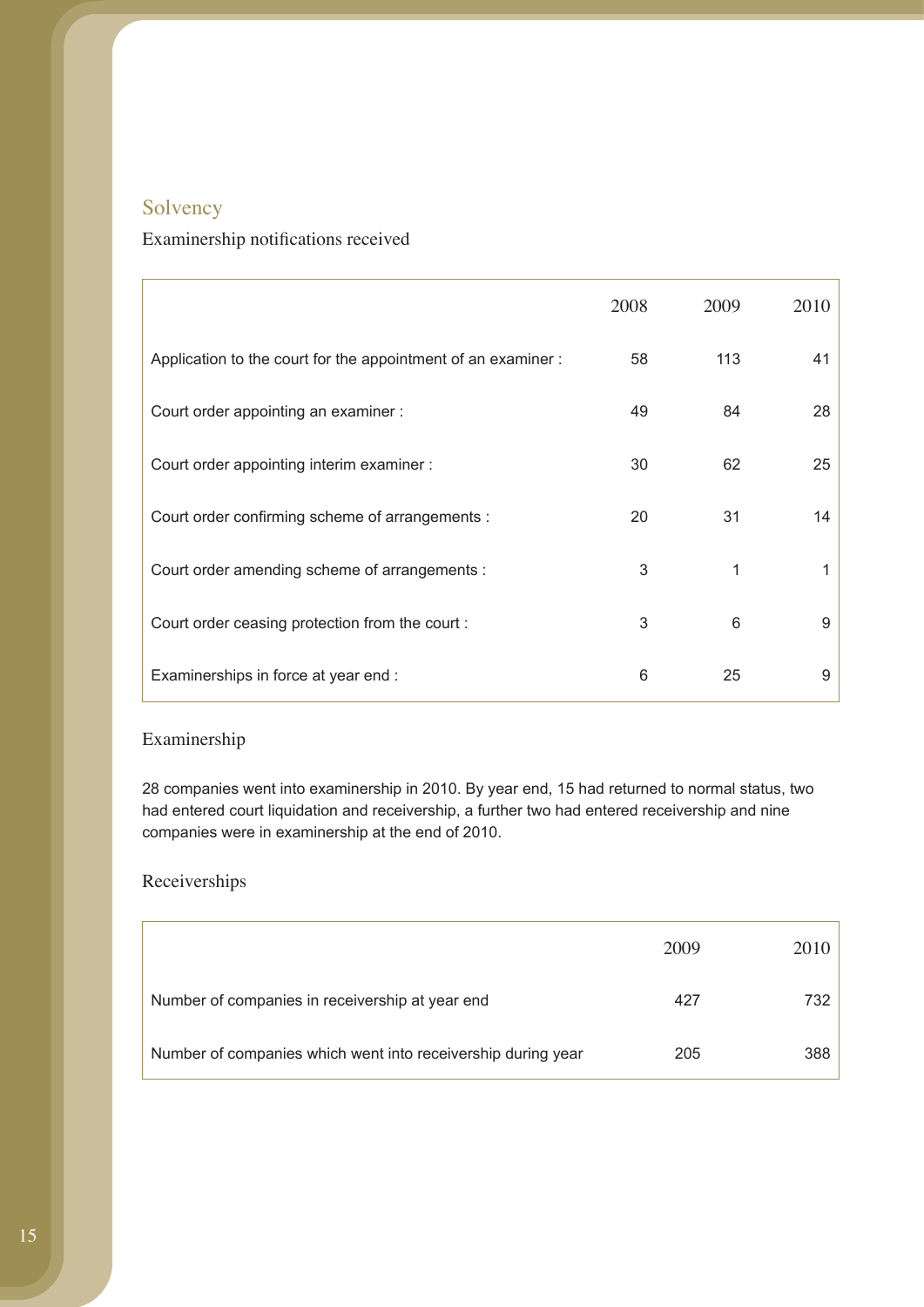Liquidations by type notified to CRO

|                            | 2009  | 2010  |
|----------------------------|-------|-------|
| <b>Members Voluntary</b>   | 1,158 | 899   |
| <b>Creditors Voluntary</b> | 1,124 | 1,258 |
| <b>Court Liquidations</b>  | 121   | 128   |
| Total                      | 2,403 | 2,285 |

## Companies in liquidation

| Year | Number in course of liquidation |
|------|---------------------------------|
| 2001 | 4,506                           |
| 2002 | 4,100                           |
| 2003 | 3,989                           |
| 2004 | 3,929                           |
| 2005 | 3,746                           |
| 2006 | 4,026                           |
| 2007 | 4,294                           |
| 2008 | 4,568                           |
| 2009 | 5,661                           |
| 2010 | 6,287                           |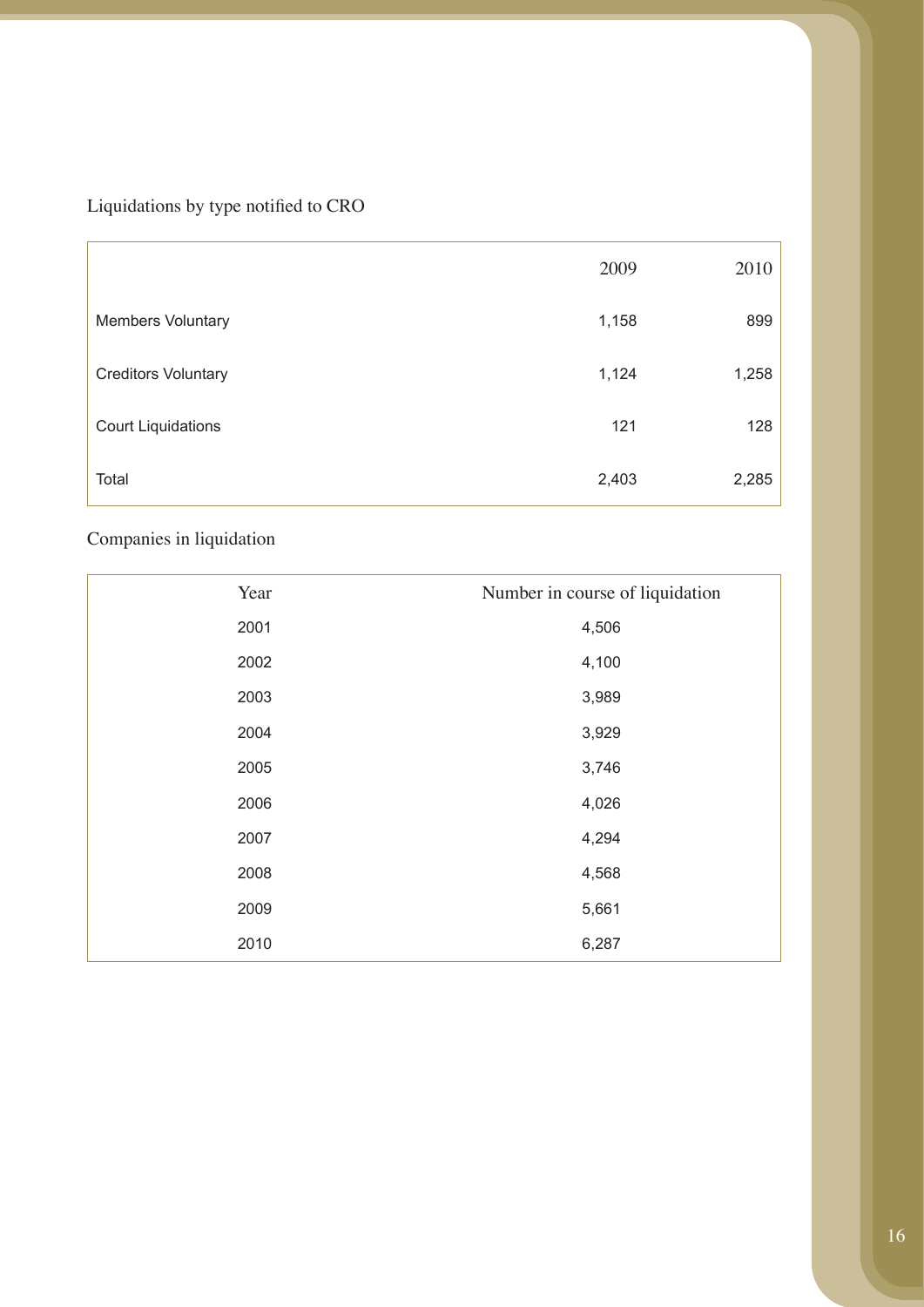## Notifications That Proper Books Were Not Kept

In accordance with the provisions of section 194 of the Companies Act 1990, the Registrar received notices in respect of the following companies during 2010 :

| Company Name                                 | Company Number |
|----------------------------------------------|----------------|
| ADMEREX (IRELAND) LIMITED                    | 384161         |
| <b>BUSINESS SENSEI LIMITED</b>               | 429533         |
| <b>CALLANAN HOTEL LIMITED</b>                | 342394         |
| <b>CALVERLINE LIMITED</b>                    | 246850         |
| <b>CORRIB HOUSE HOTELS LIMITED</b>           | 139168         |
| FITZGERALD TELEVISION RENTALS LIMITED        | 47582          |
| <b>FORELAND HEIGHTS LOUNGE BAR LIMITED</b>   | 105951         |
| FOUR COUNTIES OIL COMPANY LIMITED            | 37541          |
| FRIENDS INTERNATIONAL TRIM LIMITED           | 445035         |
| <b>GEMINI RETAIL LIMITED</b>                 | 419919         |
| GLENDALE ESTATE SERVICES (ROSSLARE) LIMITED  | 277627         |
| <b>GO2 - TRAVEL LIMITED</b>                  | 351267         |
| <b>GREENFIELD PROJECT MANAGEMENT LIMITED</b> | 412113         |
| <b>HANA DUNA LIMITED</b>                     | 432023         |
| <b>ICR FLEET LEASING LIMITED</b>             | 26363          |
| <b>IRISH CAR RENTALS LIMITED</b>             | 99340          |
| MAINTENANCE SUPPORT SYSTEMS LIMITED          | 326998         |
| O' DWYERS RYEFIELD STORES LIMITED            | 405218         |
| PARSONS COURT MANAGEMENT COMPANY LIMITED     | 447057         |
| PAT KEOGH (LIMERICK) LIMITED                 | 435720         |
| <b>SKEFFINGTON ARMS LIMITED</b>              | 26726          |
| <b>SKYTOURS TRAVEL LIMITED</b>               | 126061         |
| <b>SLATE CABIN DEVELOPMENTS LIMITED</b>      | 307267         |
| SUPREME SHUTTERS LIMITED                     | 457377         |
| TALE CONSTRUCTION LIMITED                    | 431229         |
| THE ROAD TRAMPS MOTOR CYCLE COMPANY LIMITED  | 181104         |
| YOU'RE ALL SECURE LIMITED                    | 395778         |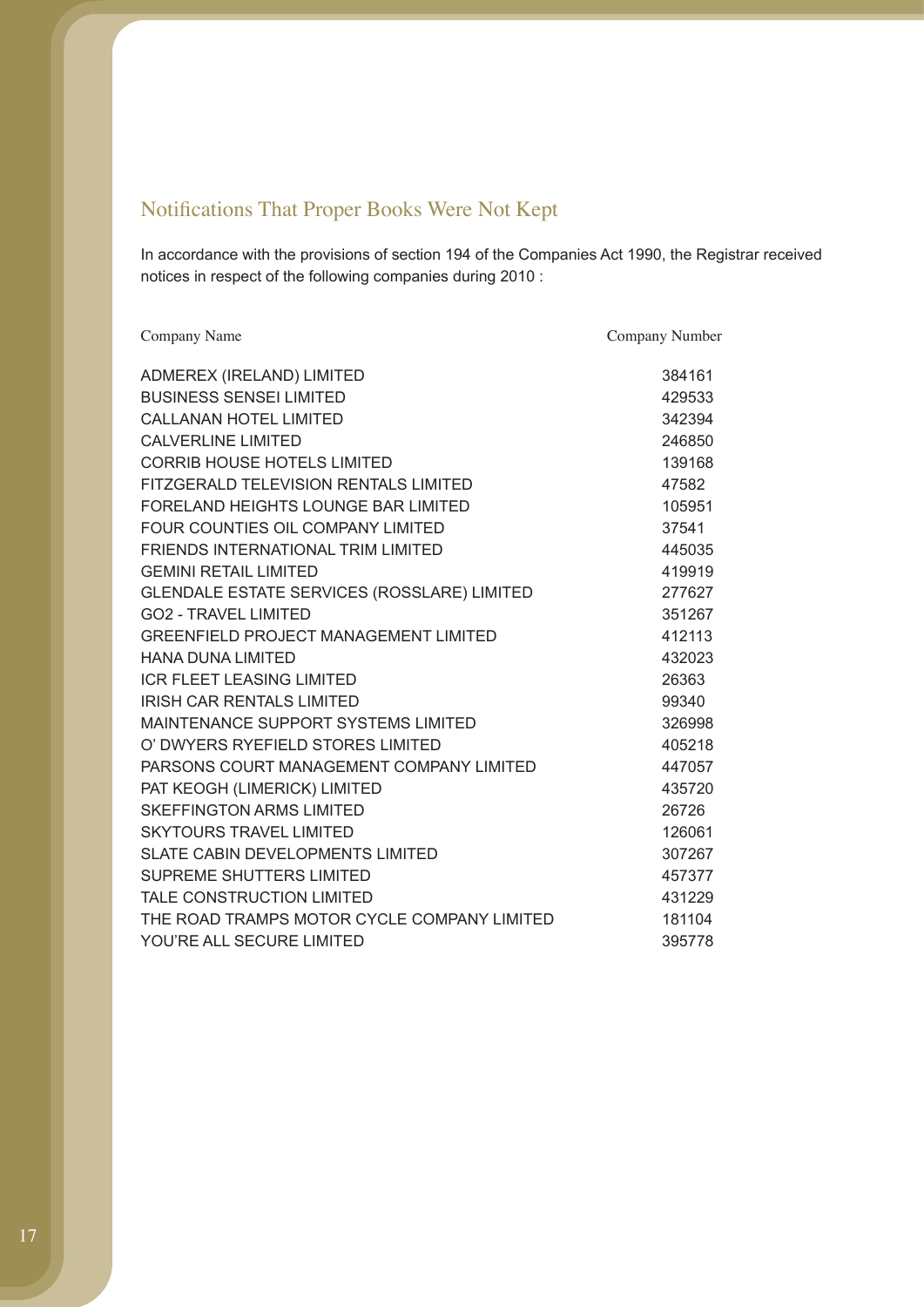## Registration of Prospectuses

#### Prospectuses

The Investment Funds, Companies and miscellaneous provisions Act 2005 and SI 324 /2005 which gave effect to the Prospectus Directive 2003/71/EC were enacted in June 2005.

All prospectuses over €2,500,000 require prior approval by the Central Bank.

Only those relating to Irish registered companies may then be presented to the CRO for registration.

**Local offers** defined as such by being less than €2,500,000 whether for Irish or foreign registered companies should be presented to the CRO for registration.

Domestic Prospectuses over €2,500,000

145 companies registered in the state submitted prospectuses during the year. Prospectuses were registered by the following companies:

ABSALON CREDIT FUND PUBLIC LIMITED COMPANY ABSALON II LIMITED ACCENTURE PUBLIC LIMITED COMPANY AIB MORTGAGE BANK ALECTRA FINANCE PUBLIC LIMITED COMPANY ALLIED IRISH BANKS PUBLIC LIMITED COMPANY AMBER PROTECTIVE BOND PORTFOLIO LIMITED AMETHYST STRUCTURED FINANCE PUBLIC LIMITED COMPANY ANGLO IRISH BANK CORPORATION LIMITED ARGON CAPITAL PUBLIC LIMITED COMPANY ATLAS VI CAPITAL LIMITED BABSON CAPITAL EUROPEAN SENIOR LOANS LIMITED BANESTO FINANCIAL PRODUCTS PUBLIC LIMITED COMPANY BANK OF IRELAND MORTGAGE BANK BEECHWOOD STRUCTURED FINANCE PUBLIC LIMITED COMPANY BGE FINANCE PUBLIC LIMITED COMPANY BISHOPSGATE ASSET FINANCE IRELAND LIMITED BOM CAPITAL PUBLIC LIMITED COMPANY BROOKFIELDS CAPITAL PUBLIC LIMITED COMPANY BSPB FINANCE PUBLIC LIMITED COMPANY CALYPSO CAPITAL LIMITED CARADOR INCOME FUND PUBLIC LIMITED COMPANY CARMINE PROTECTIVE BOND PORTFOLIO LIMITED CAVENDISH OPPORTUNITY INVESTMENTS LIMITED CELTIC RESIDENTIAL IRISH MORTGAGE SECURITISATION NO. 16 LIMITED CENGAL PRIVATE EQUITY INVESTMENTS PUBLIC LIMITED COMPANY CHEYNE STRUCTURED ASSET LIMITED CLOVERIE PUBLIC LIMITED COMPANY CORAL PROTECTIVE BOND PORTFOLIO LIMITED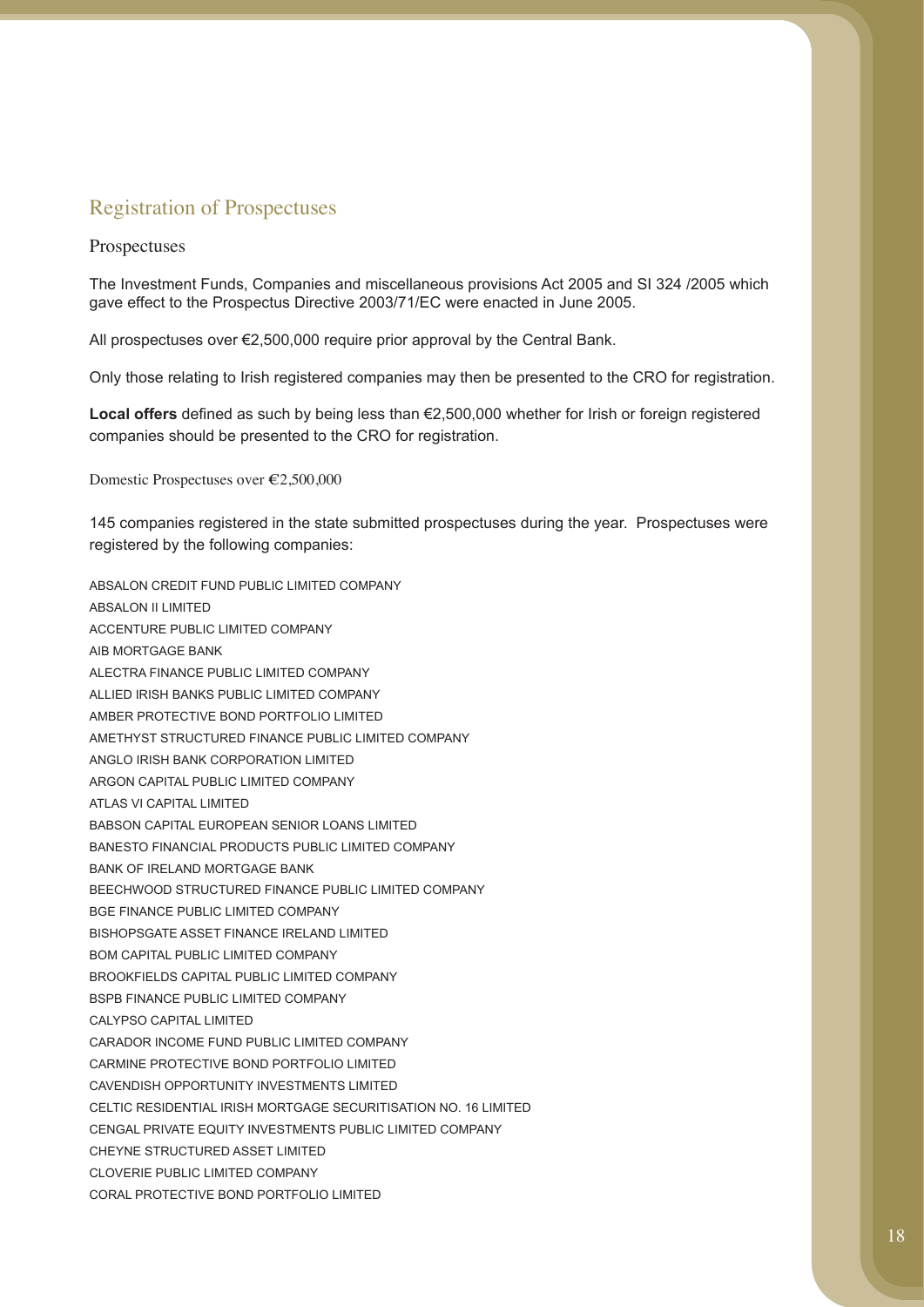#### Domestic contd

CORIOLANUS LIMITED CORSAIR FINANCE (IRELAND) LIMITED CORSAIR FINANCE (IRELAND) NO. 4 LIMITED CORSAIR FINANCE (IRELAND) NO. 6 LIMITED CORSAIR FINANCE (IRELAND) NO.2 LIMITED COVIDIEN PUBLIC LIMITED COMPANY CREDIT-LINKED ENHANCED ASSET REPACKAGINGS (C.L.E.A.R.) PUBLIC LIMITED COMPANY CRH GROUP FUNDING LIMITED CROWN ASIA-PACIFIC PRIVATE EQUITY II PUBLIC LIMITED COMPANY CROWN ASIA-PACIFIC PRIVATE EQUITY PUBLIC LIMITED COMPANY CROWN DISTRESSED CREDIT OPPORTUNITIES PUBLIC LIMITED COMPANY CROWN EUROPE MIDDLE MARKET II PUBLIC LIMITED COMPANY CROWN EUROPEAN BUYOUT OPPORTUNITIES II PUBLIC LIMITED COMPANY CROWN EUROPEAN PRIVATE EQUITY PUBLIC LIMITED COMPANY CROWN GLOBAL SECONDARIES II PUBLIC LIMITED COMPANY CROWN PRIVATE EQUITY PUBLIC LIMITED COMPANY DANFIN FUNDING LIMITED DEPFA ACS BANK EAA COVERED BOND BANK PUBLIC LIMITED COMPANY EBS MORTGAGE FINANCE EIRLES THREE LIMITED EIRLES TWO LIMITED ELAN FINANCE PUBLIC LIMITED COMPANY EMERALD PROTECTIVE BOND PORTFOLIO LIMITED EOS WIND LIMITED EPERON FINANCE PUBLIC LIMITED COMPANY ESB FINANCE LIMITED ESPACCIO SECURITIES PUBLIC LIMITED COMPANY ESPIRITO SANTO INVESTMENT PUBLIC LIMITED COMPANY FASTNET SECURITIES 8 LIMITED FGA CAPITAL IRELAND PUBLIC LIMITED COMPANY GLACIER SECURITIES LIMITED GOLDMAN SACHS BANK (EUROPE) PUBLIC LIMITED COMPANY GOLDMAN SACHS FINANCIAL PRODUCTS EUROPE PUBLIC LIMITED COMPANY GPB EUROBOND FINANCE PUBLIC LIMITED COMPANY GPB FINANCE PUBLIC LIMITED COMPANY GREENSTREET STRUCTURED FINANCIAL PRODUCTS PUBLIC LIMITED COMPANY GUARANTEED FUNDING (DK) 2009-1 LIMITED HETA FUNDING LIMITED I F G GROUP PUBLIC LIMITED COMPANY IBERDROLA FINANCE IRELAND LIMITED IBOND SECURITIES PUBLIC LIMITED COMPANY ICG EOS LOAN FUND I LIMITED INDIGO PROTECTIVE BOND PORTFOLIO LIMITED IRIS II SPV LIMITED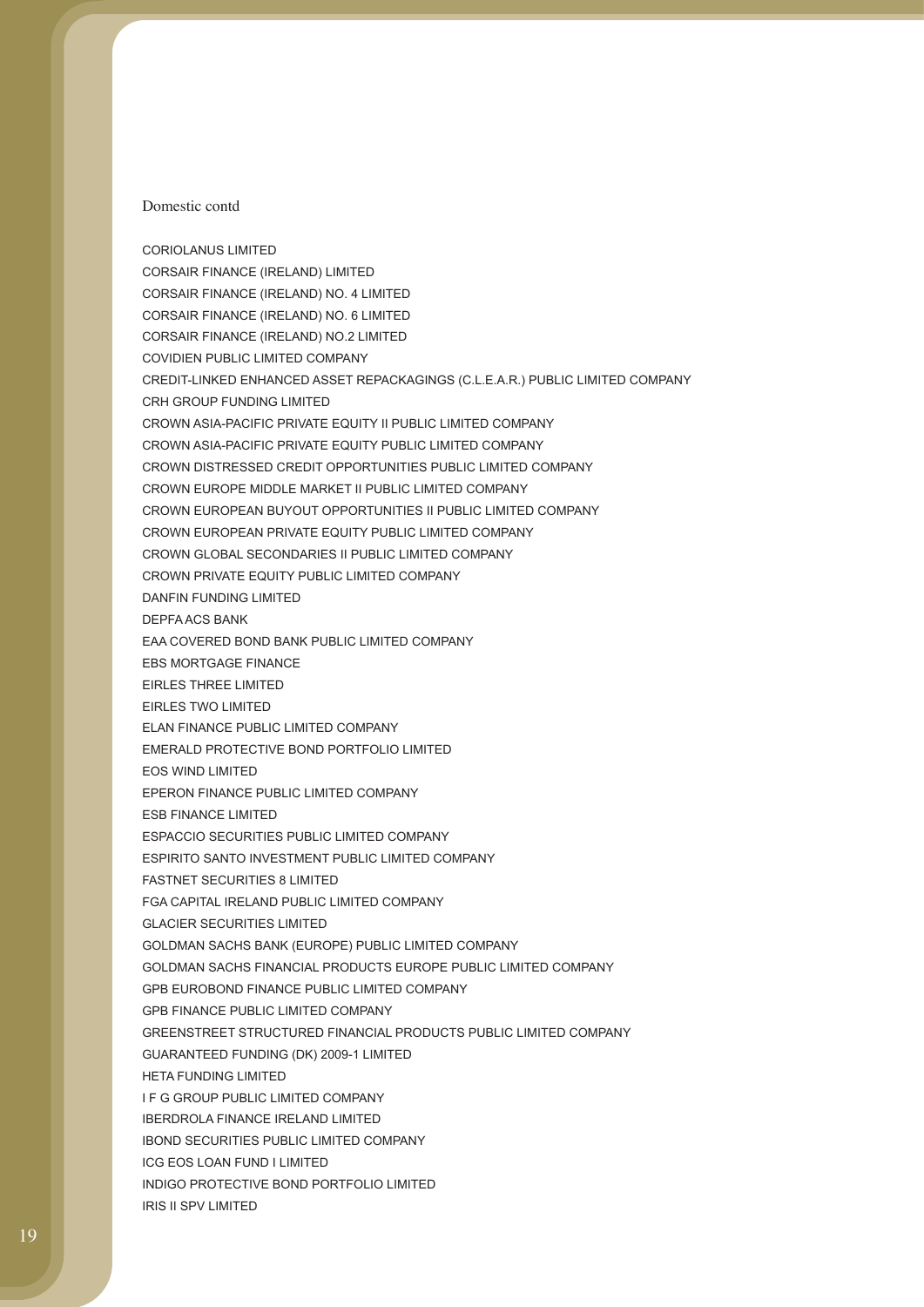#### Domestic contd

IRIS SPV PUBLIC LIMITED COMPANY IVORY PROTECTIVE BOND PORTFOLIO LIMITED IXION PUBLIC LIMITED COMPANY KALVEBOD PUBLIC LIMITED COMPANY LIBRETTO CAPITAL PUBLIC LIMITED COMPANY LIFFEY FUNDING NO. 1 LIMITED LUNAR FUNDING V PUBLIC LIMITED COMPANY MAGENTA PROTECTIVE BOND PORTFOLIO LIMITED MBA COMMUNITY LOANS PUBLIC LIMITED COMPANY MTS INTERNATIONAL FUNDING LIMITED NATINIUM FINANCIAL PRODUCTS PUBLIC LIMITED COMPANY NIMROD CAPITAL PUBLIC LIMITED COMPANY NOMOS CAPITAL PUBLIC LIMITED COMPANY NOVUS CAPITAL PUBLIC LIMITED COMPANY OPAL FINANCIAL PRODUCTS PUBLIC LIMITED COMPANY PEGMATITE PUBLIC LIMITED COMPANY PREMIUM GREEN PUBLIC LIMITED COMPANY PREMIUM PLUS PUBLIC LIMITED COMPANY PROFILE FINANCE PUBLIC LIMITED COMPANY RAYO FINANCE IRELAND (NO. 1) LIMITED RECOLTE SECURITIES PUBLIC LIMITED COMPANY RENAISSANCE CONSUMER FUNDING LIMITED RZD CAPITAL LIMITED SALIX FINANCE LIMITED SATURNS INVESTMENTS EUROPE PUBLIC LIMITED COMPANY SCALDIS CAPITAL (IRELAND) LIMITED SECURED MULTI ASSET REPACKAGING TRUST PUBLIC LIMITED COMPANY SEPIA PROTECTIVE BOND PORTFOLIO LIMITED SEVENTH PRIVATE EQUITY INVESTMENTS PUBLIC LIMITED COMPANY SIGNUM FINANCE 1 PUBLIC LIMITED COMPANY SIGNUM FINANCE II PUBLIC LIMITED COMPANY SIGNUM FINANCE III PUBLIC LIMITED COMPANY SIGNUM FINANCE V PUBLIC LIMITED COMPANY SILVERSTATE FINANCIAL INVESTMENTS PUBLIC LIMITED COMPANY SLANDIA FINANCE (IRELAND) LIMITED SOURCE COMMODITY MARKETS PUBLIC LIMITED COMPANY SOURCE PHYSICAL MARKETS PUBLIC LIMITED COMPANY STAR COMPASS PUBLIC LIMITED COMPANY STARLING FINANCE PUBLIC LIMITED COMPANY STATECA LIMITED STRATUS CAPITAL PUBLIC LIMITED COMPANY SULIS FINANCE COMPANY LIMITED TAGUS LEASING NO.1 LIMITED TAUPE PROTECTIVE BOND PORTFOLIO LIMITED TFB FINANCE LIMITED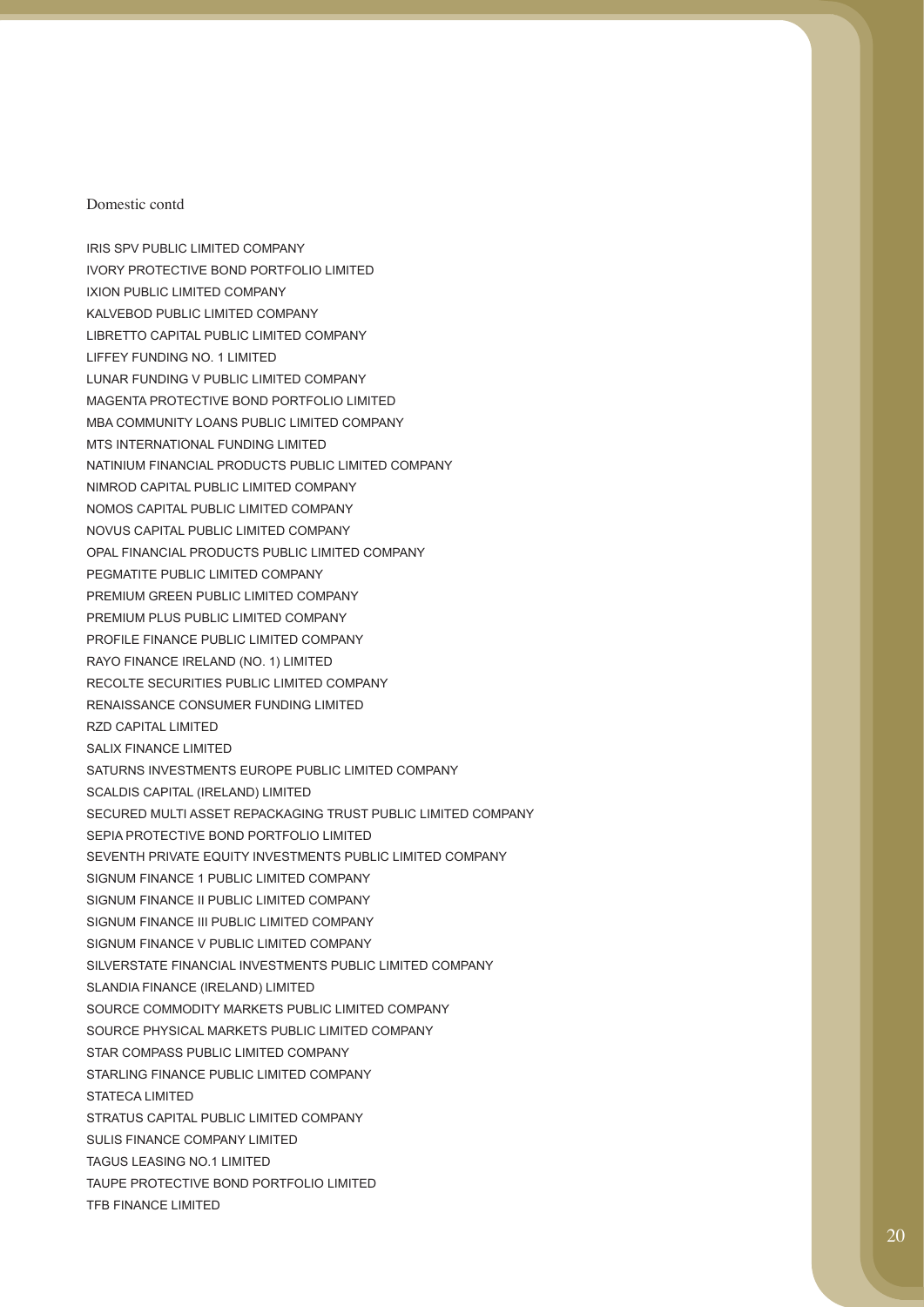#### Domestic contd

THIRDFORCE GROUP PUBLIC LIMITED COMPANY TITANIUM CAPITAL PUBLIC LIMITED COMPANY TRANSALP 1 SECURITIES PUBLIC LIMITED COMPANY TRANSALP 2 SECURITIES PUBLIC LIMITED COMPANY TRANSALP 3 SECURITIES PUBLIC LIMITED COMPANY TRANSCREDIT FINANCE PUBLIC LIMITED COMPANY ULTEGRA FINANCE LIMITED VEB FINANCE PUBLIC LIMITED COMPANY VERMILLION PROTECTIVE BOND PORTFOLIO PUBLIC LIMITED COMPANY VESPUCCI STRUCTURED FINANCIAL PRODUCTS PUBLIC LIMITED COMPANY VIGADO CAPITAL PUBLIC LIMITED COMPANY VITYAZ THREE LIMITED VITYAZ TWO LIMITED VOYCE INVESTMENTS PUBLIC LIMITED COMPANY WATERFORD CAPITAL INVESTMENTS PUBLIC LIMITED COMPANY WAVES FINANCIAL INVESTMENTS PUBLIC LIMITED COMPANY WILLOW NO.2 (IRELAND) PUBLIC LIMITED COMPANY XELO II PUBLIC LIMITED COMPANY XELO III PUBLIC LIMITED COMPANY XELO IV PUBLIC LIMITED COMPANY XELO PUBLIC LIMITED COMPANY XELO V PUBLIC LIMITED COMPANY XELO VI LIMITED XELO VII LIMITED XENON CAPITAL PUBLIC LIMITED COMPANY

### **Local Offerings – Domestic**

BNY MELLON INTERNATIONAL BANK LIMITED BNY MELLON INVESTMENT SERVICING ( INTERNATIONAL ) LIMITED CANADA LIFE GROUP SERVICES LIMITED CENTOCOR BIOLOGICS (IRELAND) EAGLE STAR EUROPEAN LIFE ASSURANCE COMPANY LIMITED EAGLE STAR INTERNATIONAL SERVICES (IRELAND) LIMITED HONEYWELL TRANSPORTATION IRELAND LIMITED IRISH NATIONAL INSURANCE COMPANY PUBLIC LIMITED COMPANY MCAFEE IRELAND LIMITED PRAMERICA SYSTEMS IRELAND LIMITED PROJECT MANAGEMENT HOLDINGS LIMITED THE CONCENTRATE MANUFACTURING COMPANY OF IRELAND THE NINTH FORESTRY GROWTH PLAN PUBLIC LIMITED COMPANY THE TENTH FORESTRY GROWTH PLAN PUBLIC LIMITED COMPANY ZURICH INSURANCE PUBLIC LIMITED COMPANY ZURICH LIFE ASSURANCE PUBLIC LIMITED COMPANY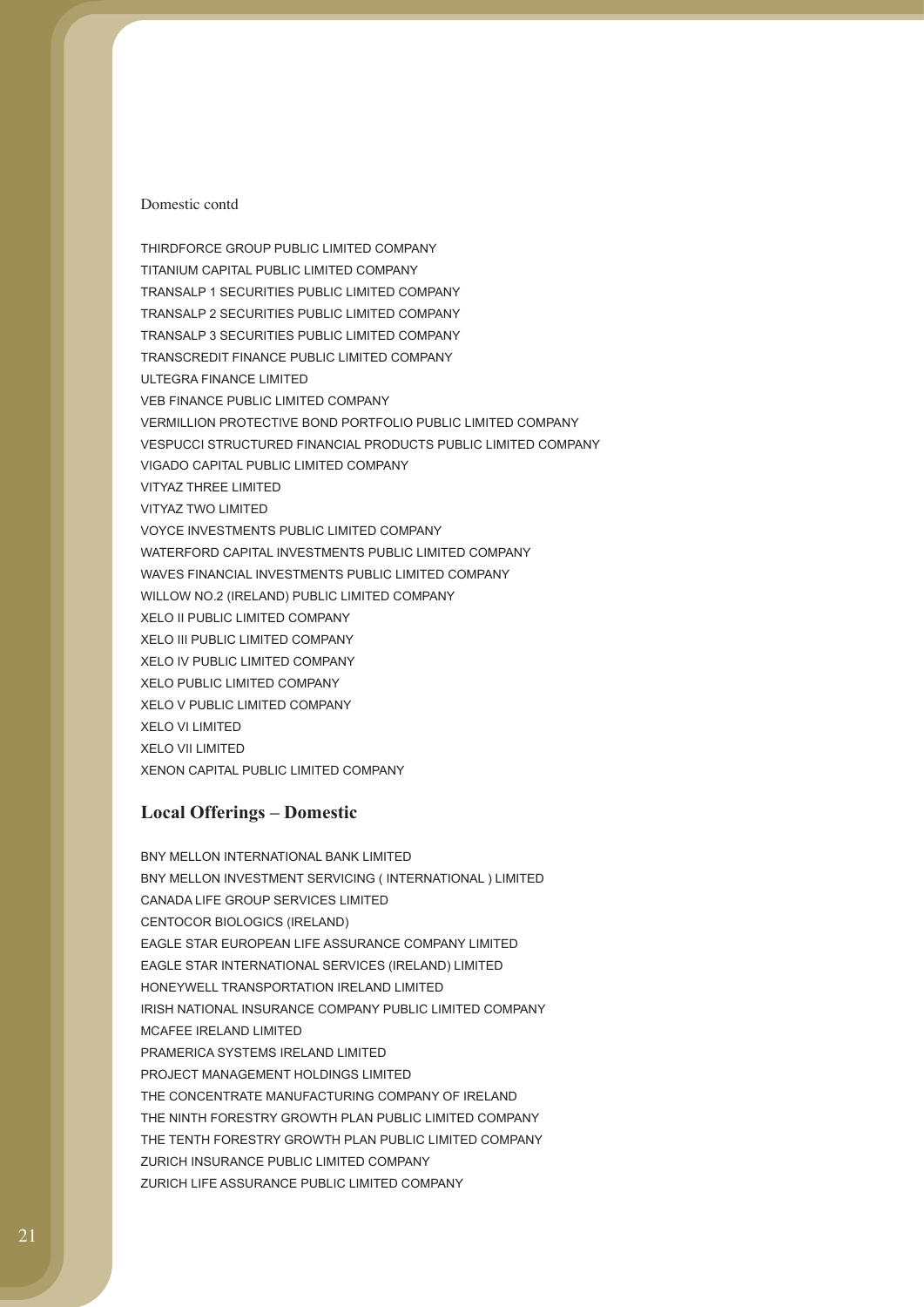### Purchase of Own Shares

During 2010, the Registrar received 260 notifications to purchase their own shares from the following 208 companies:

A F ROOFING LIMITED ABBEY FARM EQUIPMENT LIMITED ABBEY MACHINERY LIMITED ABBEY PUBLIC LIMITED COMPANY ACCENTURE PUBLIC LIMITED COMPANY AIRLINK AIRWAYS LIMITED ALL STORAGE PROVIDERS LIMITED AMBER FIRE PROTECTION LIMITED APPLIED HOLDINGS ARBOR SECURITIES LIMITED ARMSTRONG ELECTRONICS LIMITED ASBESTAWAY LIMITED AVOCA CAPITAL AVOCA CAPITAL HOLDINGS B. J. STRAHAN & CO. LIMITED BALLINASLANEY CONSTRUCTION LIMITED BAWN FURNITURE LIMITED BEARNA GAOITHE TEORANTA BEHAVIOUR & ATTITUDES LIMITED BIRCHCROFT ENGINEERING LIMITED BONNAR ENGINEERING (LETTERKENNY) LIMITED BORSATEC HOLDINGS LIMITED BRENDAN DOYLE CONSTRUCTION LIMITED BRETT FINANCIAL SERVICES LIMITED BRS REFRIGERATION LIMITED BURREN ALPACAS LIMITED C.M. GROUND WORKS LIMITED CAMPUS INFORMATION TECHNOLOGY LIMITED CANTONAL INVESTMENTS LIMITED CAPELLA PUBLISHING HOLDINGS LIMITED CARAMORE CONTRACTORS LIMITED CASHIN PRINTING SERVICES LIMITED CAUSEWAY SOFTWARE SOLUTIONS LIMITED CEDARWOOD FURNITURE MANUFACTURING LIMITED CHL CONSULTING COMPANY LIMITED CITY LIFE LIMITED CLARE FOODS LIMITED CLARITAS CONSULTING LIMITED CLASSIC FINANCIAL SERVICES LIMITED CLEAN HABIT LIMITED CLICKWORKS LIMITED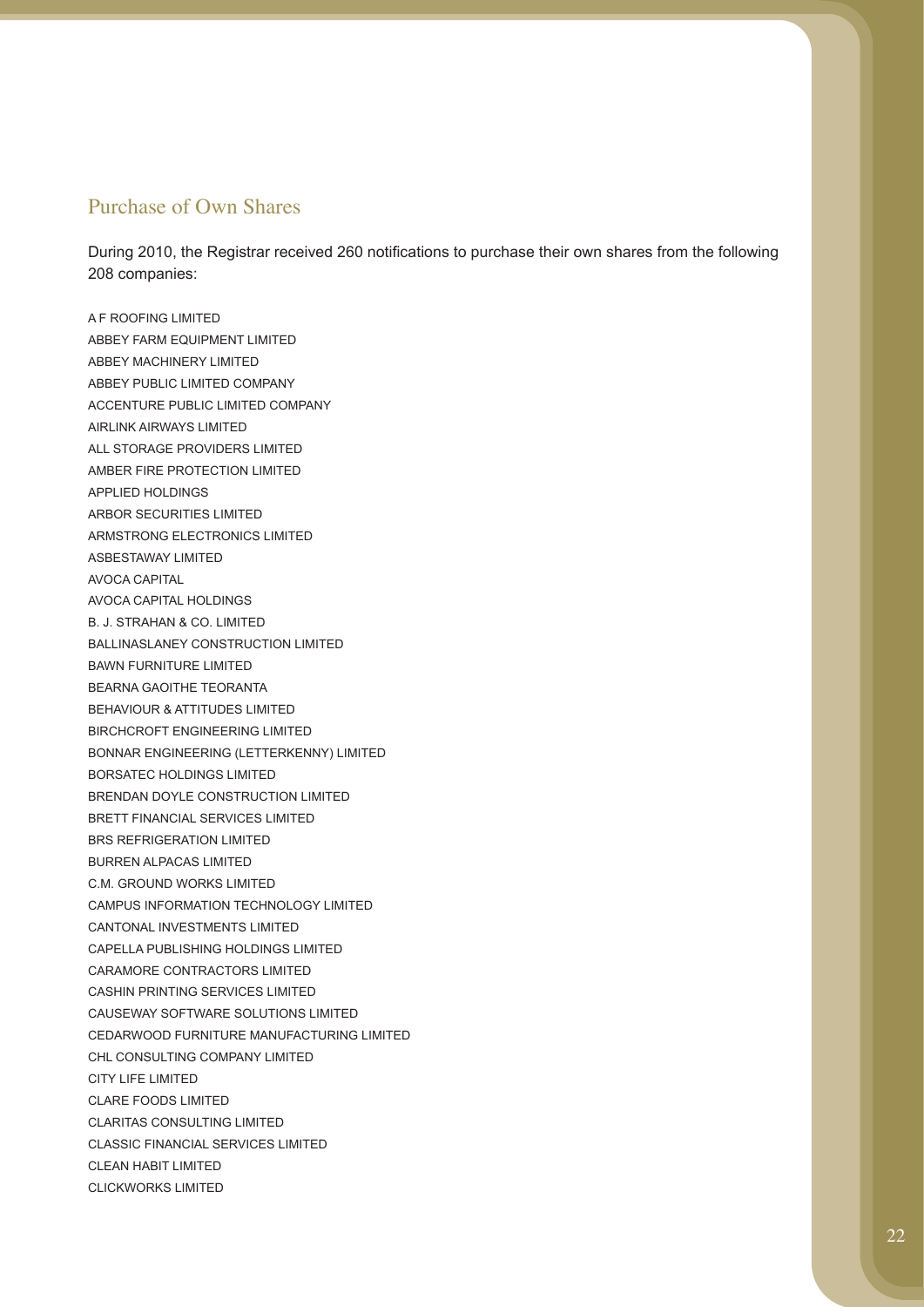COBRA (INDUSTRIAL DOORS) LIMITED COLORMAN (IRELAND) LIMITED COMPLETE INSURANCE SOLUTIONS LIMITED CONNOLLY FOOTWEAR @ DUN LAOGHAIRE LIMITED COOPER INDUSTRIES PUBLIC LIMITED COMPANY CORRIB FARMING LIMITED COURTLINE SERVICES LIMITED COVIDIEN PUBLIC LIMITED COMPANY DAYSHA CONSULTING LIMITED DILLMEL LIMITED DISTINCT BUSINESS CONSULTING LIMITED DRAIN PATROL ENVIRONMENTAL & INDUSTRIAL SERVICES LIMITED DUCON CONCRETE LIMITED EATS OF EDEN LIMITED EDHHD TRADING LIMITED EIRFOAM LIMITED EMBASSY COMPONENTS LIMITED EMERALD FREIGHT EXPRESS LIMITED ENNIS LIFTS LIMITED ENTERPRISE IMAGING SYSTEMS LIMITED EPICOR SOFTWARE (IRELAND) LIMITED EUROPUS TEORANTA F4ENERGY (CSM) LIMITED FAIRCO LIMITED FINLAYS OF ARDEE LIMITED FLYNNS OF LACKAGH LIMITED FOLKSTONE CONSTRUCTION LIMITED FRANK MURPHY ENVIRONMENTAL SERVICES LIMITED FYFFES PUBLIC LIMITED COMPANY G.D.K. NETWORK SYSTEMS LIMITED GALA RETAIL SERVICES LIMITED GALLAGHER & SONS LIMITED GALLAGHERS BOXTY HOUSE LIMITED GARDEN GOODNESS LIMITED GLEESON CONCRETE HOLDINGS GLENTAWN INVESTMENTS LIMITED GLOBAL SHARES PUBLIC LIMITED COMPANY GRACE PARK ESTATES LIMITED GREGAN BROS. LIMITED HAYESLANE PROMOTIONS LIMITED HAZELHILL TIMBER PRODUCTS LIMITED HENNESSY HARDWARE LIMITED HI-SPEC ENGINEERING LIMITED HILL (AGENCIES) LIMITED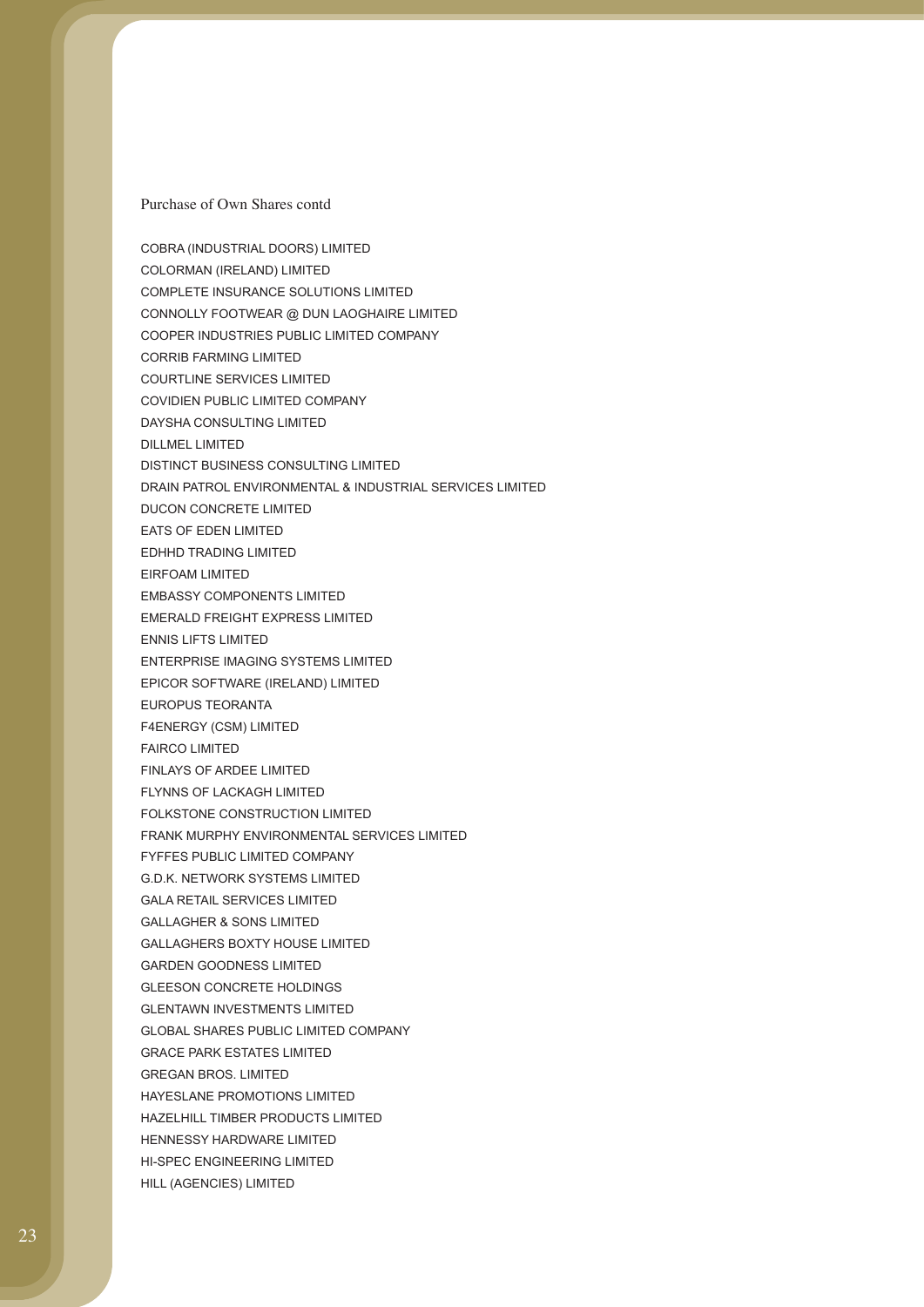HILL'S GARAGES (GREYSTONES) LIMITED HL - HAPPYLAND BEVERAGES LIMITED HORTICULTURE IRELAND (SOLUTIONS) LIMITED I.A.M. AGRICULTURAL MACHINERY LIMITED INDEPENDENT ANALYTICAL SUPPLIES LIMITED INPUTE TECHNOLOGIES LIMITED INTERSEARCH IRELAND LIMITED IRISH LIFE & PERMANENT GROUP HOLDINGS PUBLIC LIMITED COMPANY J. & A. GAFFNEY LIMITED J.P.K. FENCING SYSTEMS LIMITED J.W. SMYTH (DONAGHMEDE) LIMITED J.W. SMYTH (RAHENY) LIMITED JAMES MALONE CONSTRUCTION LIMITED JAVA REPUBLIC LIMITED JERH. O'CONNOR & SONS LIMITED JIM DAVIS & COMPANY LIMITED JOHN MURPHY TRAILERS (GNEEVEGUILLA) LIMITED JOHNSON STEVENS IRELAND LIMITED JS (CITY) LIMITED KEARNS FRUIT FARM LIMITED KELLY'S PHARMACY (DUNGARVAN) LIMITED KENFERN INVESTMENTS LIMITED KHR FINANCE LIMITED KILDAVIN PLUMBING AND HEATING LIMITED KILVINANE WIND FARM LIMITED KINGDOM INSTALLATION LIMITED KINGSPAN FUNDING EUROPE KINSALE CAPITAL MANAGEMENT LIMITED KIRBY GROUP ENGINEERING LIMITED L B CABLES LIMITED L.C.I. (FINANCIAL SERVICES) LIMITED LANIGAN AND COMPANY FUNERAL DIRECTORS LIMITED LEWIS BROS PUBLICANS LIMITED LIGHTWAVE TECHNOLOGIES LIMITED LILY'S LIMITED LIMERICK FRUIT SUPPLIERS (TRADING) LIMITED LOCAL AUTHORITY SERVICES LIMITED LYRIC IRELAND LIMITED M. & J. FLYNN CONTRACTS LIMITED M.E.C. (MECHANICAL ENGINEERING, CONSTRUCTION) LIMITED MAJIH LIMITED MATCH GIRL LIMITED MATT O'MAHONY & ASSOCIATES LIMITED MCGROARTY'S T.V. CENTRE LIMITED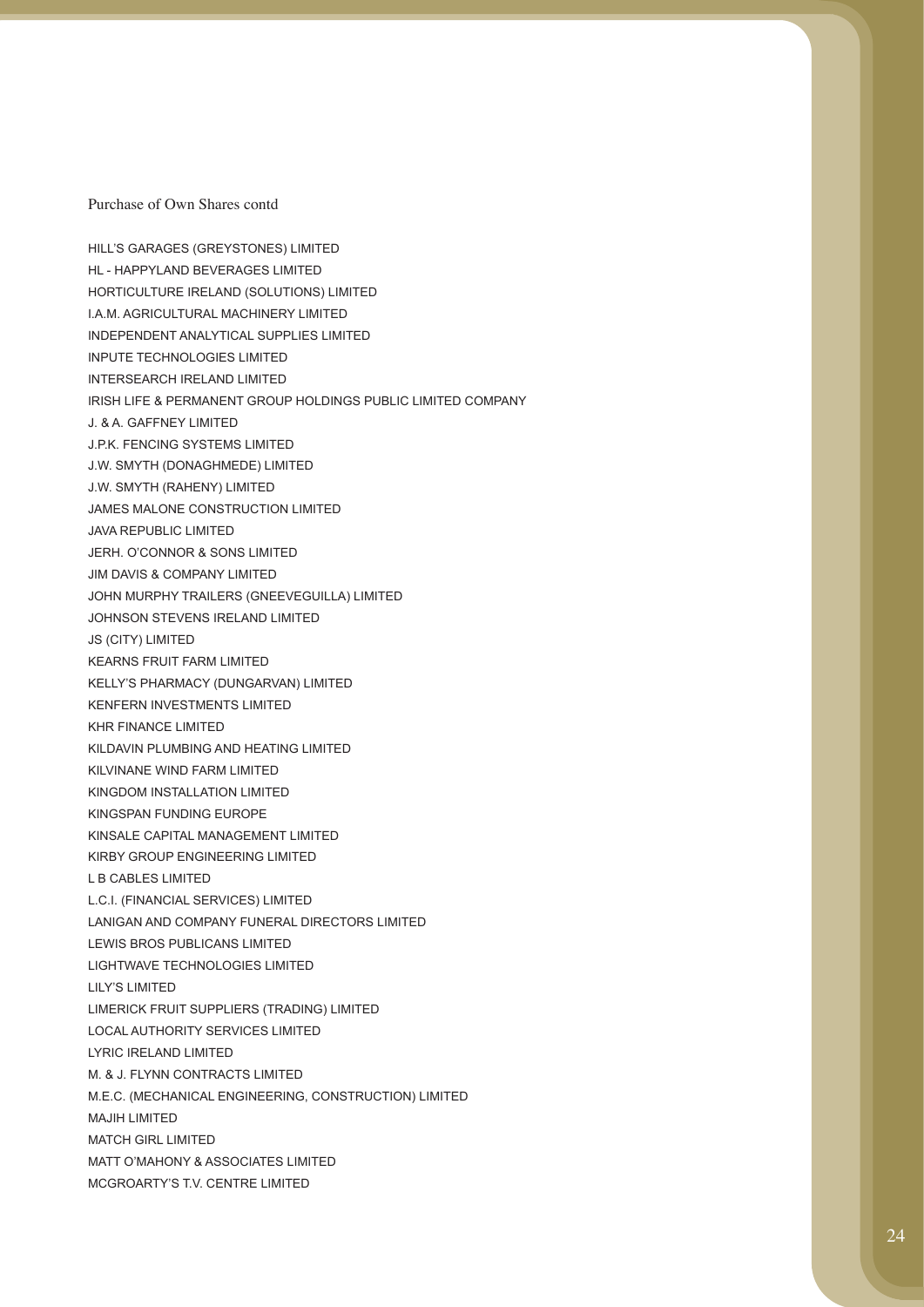MFM RECRUITMENT LIMITED MICROTOLERANCE LIMITED

MURRAY SURGICAL LIMITED

NICHOLAS O'DWYER LIMITED

O'HARA'S OF FOXFORD LIMITED

O'NEILL'S BAKERY (ANNAGASSAN) LIMITED

PETER FITZPATRICK, LEGAL COSTS ACCOUNTANT LIMITED PHOENIX INDUSTRIAL PIPELINE EQUIPMENT LIMITED

MOVIDIUS LIMITED

MYRETEX LIMITED

NAPA VALLEY LIMITED NAYLORKITT LIMITED NEWGRASS LIMITED

NINEYARDS LIMITED

OILIUNA LIMITED

ORCAN LIMITED P.F.P. TEORANTA

PAT TORPEY LIMITED

O'NEILL FOODS LIMITED

OLIVER SCOLLAN LIMITED

P.J. GAVIN & COMPANY LIMITED PADDY ROGERS (BLINDS) LIMITED

PINEHALL INVESTMENTS LIMITED PROGRAMMING SOLUTIONS LIMITED PROVINCIAL FLOOR-COVERINGS LIMITED

QUANTUM DESPATCH LIMITED R S ELECTRICAL LIMITED

RELAIS INTERNATIONAL LIMITED RIGNEY DOLPHIN LIMITED ROBIN FLIGHT LIMITED

RONAGHAN'S PHARMACY LIMITED

SCAHILL & HILLIS (WEXFORD) LIMITED

SEAMUS LALOR CONSTRUCTION LIMITED SEAN DUNNE VENDING COMPANY LIMITED

ROPAV LIMITED

RUDOLF HELTZEL LIMITED

SECURUS INSURANCE LIMITED SETANTA COLLEGE LIMITED

ROONEY AUCTIONEERS (LIMERICK) LIMITED

SEAGATE TECHNOLOGY PUBLIC LIMITED COMPANY

SHANNON WHOLESALE ELECTRICAL COMPANY LIMITED

MCKERNS PRINTING (LIMERICK) LIMITED

MURPHY LOSS ASSESSORS LIMITED

N. MCELROY ASSOCIATES LIMITED

25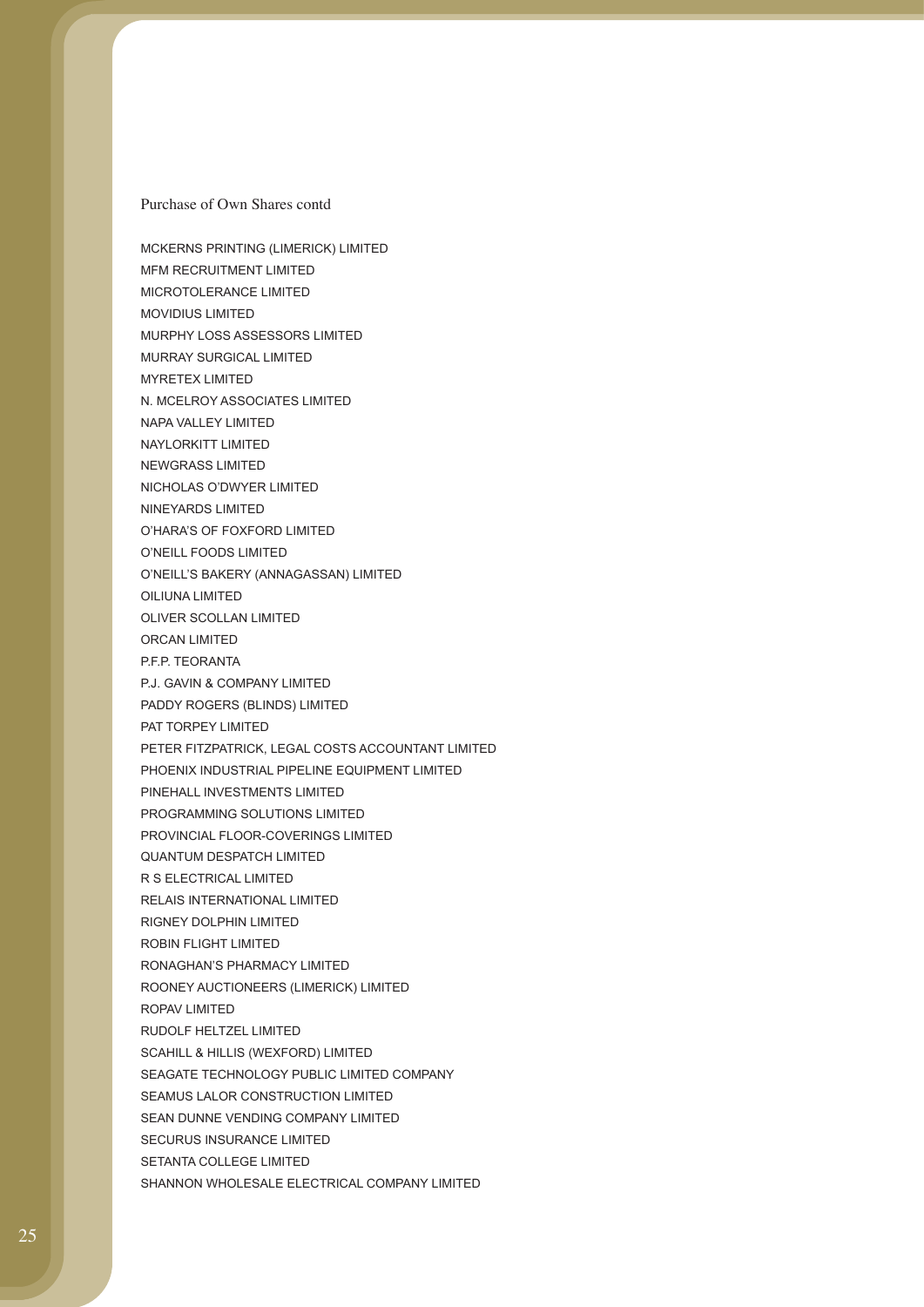SHANNONFERRY GROUP LIMITED SHEAHAN'S HARDWARE LIMITED SILVER LINE CRUISERS LIMITED SILVERSTONE MEDIA SOLUTIONS LIMITED SKILLSOFT LIMITED SOFIBIS LIMITED SOUTHERN CEILINGS LIMITED STORE DESIGN SHOPFITTING LIMITED STRATEGIC PROPERTY LIMITED SURESKILLS LIMITED SWAGEMATIC LIMITED SWALLOW FLIGHT LIMITED T A LEAHY LIMITED T. & M. REID LIMITED T. H. (CONTRACTORS) LIMITED T.J. GRADY LIMITED TALITECH TBS INTERNATIONAL PUBLIC LIMITED COMPANY TELSA ELECTRICAL LIMITED TERADO ENVIRONMENTAL LIMITED THE GABLE BAR & LOUNGE LIMITED THE UNDERWRITING EXCHANGE LIMITED THOMAS ARCHER LIMITED THOMAS STUART AND COMPANY LIMITED TIMBER FACTORS LIMITED TOTAL PRODUCE PUBLIC LIMITED COMPANY TOWN RADIO TAXIS LIMITED TRACKLINE ENGINEERING LIMITED TRANSOCEAN FORWARDING LIMITED W.K.S. (ELECTRICAL CONTRACTORS) LIMITED WALKER CARPENTRY LIMITED WEBTRADE COMMUNICATIONS LIMITED WEBTRADE LIMITED WESTMOUNT FARMING LIMITED WILLIS GROUP HOLDINGS PUBLIC LIMITED COMPANY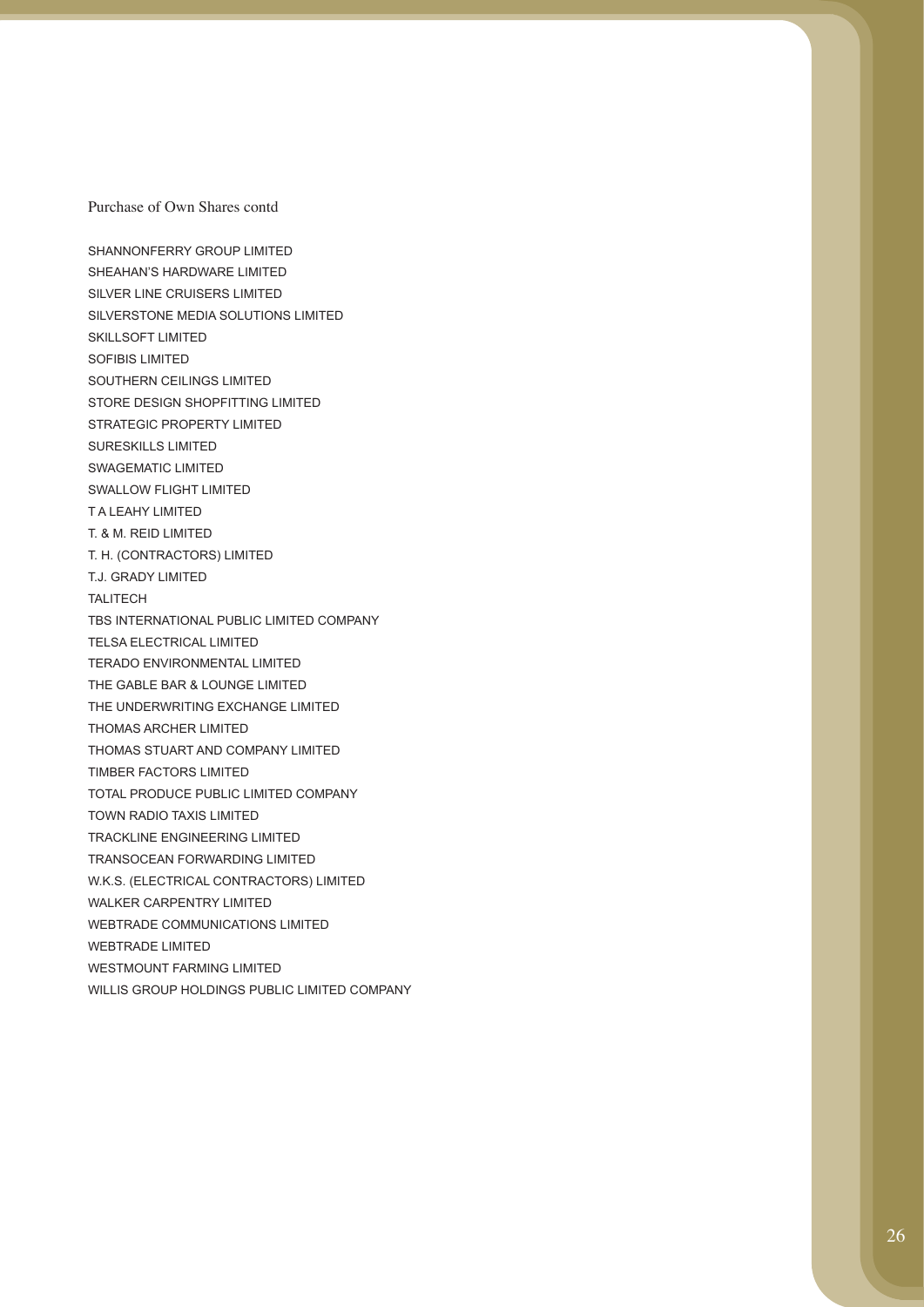## European Economic Interest Groupings

There was one new EEIG registered in 2010.

The following is a list of all EEIGs registered:

AMEC HEGARTY JV EEIG

AQUACULTURE, INITIATIVE EEIG, Crofton House, Crofton Road, Dun Laoghaire, Co Dublin. Aviva Europe Service EEIG, One Park Place, Hatch Street, Dublin 2

CARRIGRENNAN CIVIL JV EEIG, C/O P.J. Hegarty & Sons, Connolly Quay, Cork.

CONCORD CONSTRUCTION & PROPERTY CONSULTANTS EEIG, Slanelough, Ashford, Co Wicklow.

DELL COMPUTER EEIG, Innovation House, Cherrywood Science and Technology Park, Dublin 18. DIAMONDDIAL EEIG, 7th Floor, Hume House, Ballsbridge, Dublin 4.

EBAS-AGRO EEIG, Capuchin Friary, Church Street, Dublin 7

ECOM EEIG, Port Road, Letterkenny, Co Donegal.

ECRIA EUROPEAN ECONOMIC INTEREST GROUPING, 4 South Anne Street, Dublin 2, Ireland. ERNACT. EEIG, Lifford, Co. Donegal.

GROUP FOR EUROPEAN EDUCATION EEIG, Mount Kennett House, Henry Street, Limerick.

HVBS EEIG, Capuchin Friary, Church Street, Dublin 7.

PLUSCHEM EEIG, NCC House, Lower Leeson Street, Dublin 2.

PYRAMOS EEIG, 11 Woodbine Park, Blackrock, Co. Dublin.

SEAFOOD DEVELOPMENTS EEIG, BIM HQ. P.O. Box 12, Crofton Road, Dun Laoghaire, Co. Dublin.

STRABANE/LIFFORD DEVELOPMENT COMMISSION EEIG, Lifford, Co Donegal.

TORUS INTERNATIONAL ACCOUNTANCY EUROPEAN ECONOMIC INTEREST GROUPING, 30 Lower Leeson Street, Dublin 2.

TORUS INTERNATIONAL LEGAL EUROPEAN ECONOMIC INTEREST GROUPING, 30 Lower Leeson Street, Dublin 2.

VALMARIP EEIG, 29 Upper Mount Street, Dublin 2.

WORLD 3B2 CONSORTIUM EEIG, 7a Carrickbrennan Road, Monkstown, Co Dublin.

DIAMONDDIAL EEIG, 7th Floor, Hume House, Ballsbridge Dublin 4.

CARRIGRENNAN CIVIL JV EEIG, C/O P.J. Hegarty & Son, Connolly Quay, Cork.

PYAMOS EEIF, 11 Woodbine Pak Blackrock, Co Dublin.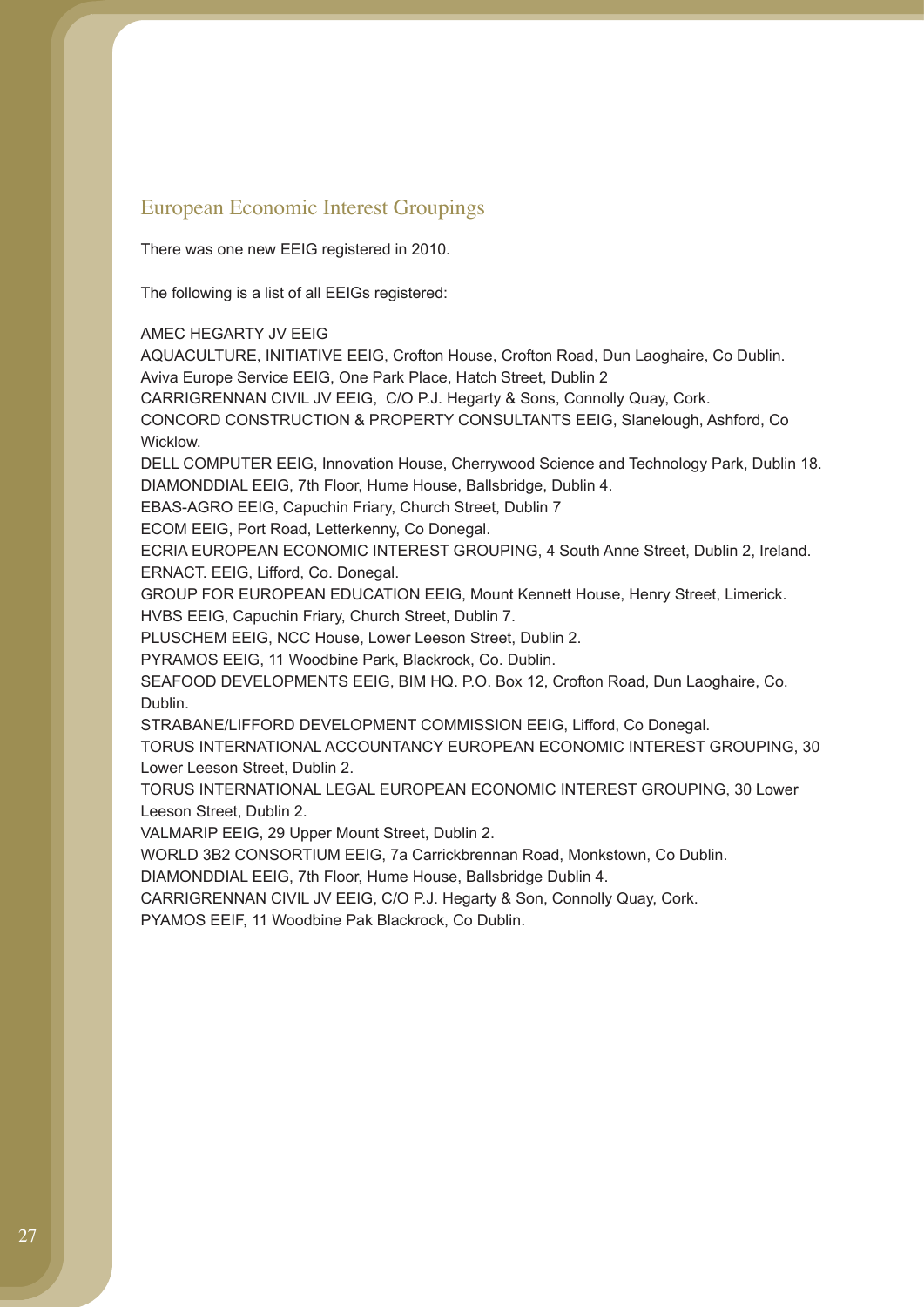### Limited Partnerships

Limited Partnerships registered during 2010: 40 Total registered at period end: 868

The following Limited Partnerships were registered in the year to 31 December 2010:

 Piedmount Limited Partnership EDAN Limited Partnership Avant Capital Partners LP2 Midlands Oils LP1 Caribbean Oils LP Encircle Social Investment Partners Ultimate Party Favours Core Results Moorhill Limited Partnership Opencarb LP Openoils Hungary LP Openoils UK LP Openoils USA LP Opensparkz LP The G & J Doyle Limited Partnership Titan Investments Firm Scope No.1 Limited Partnership The Spruhan Limited Partnership Angelini Labopharm Limited Partnership M & B Marketing Phil - Eire Limited The Parlour Limited Partnership Ardmore Metal Holdings Limited Partnership The Jefferson Limited Partnership Farmville 3 Limited Partnership The Wilson Limited Partnership 1 The Wilson Limited Partnership 2 The Wilson Limited Partnership 3 The Wilson Limited Partnership 4 The Wilson Limited Partnership 5 The Wilson Limited Partnership 6 On Track Dublin Dynamo Dublin FC M L F Records (Ireland) J & M Partners Kilmaine Park Property partnership Crown Premium Private Equity III L.P. Openoils Turkey LP S & B Partners The RJH Limited Partnership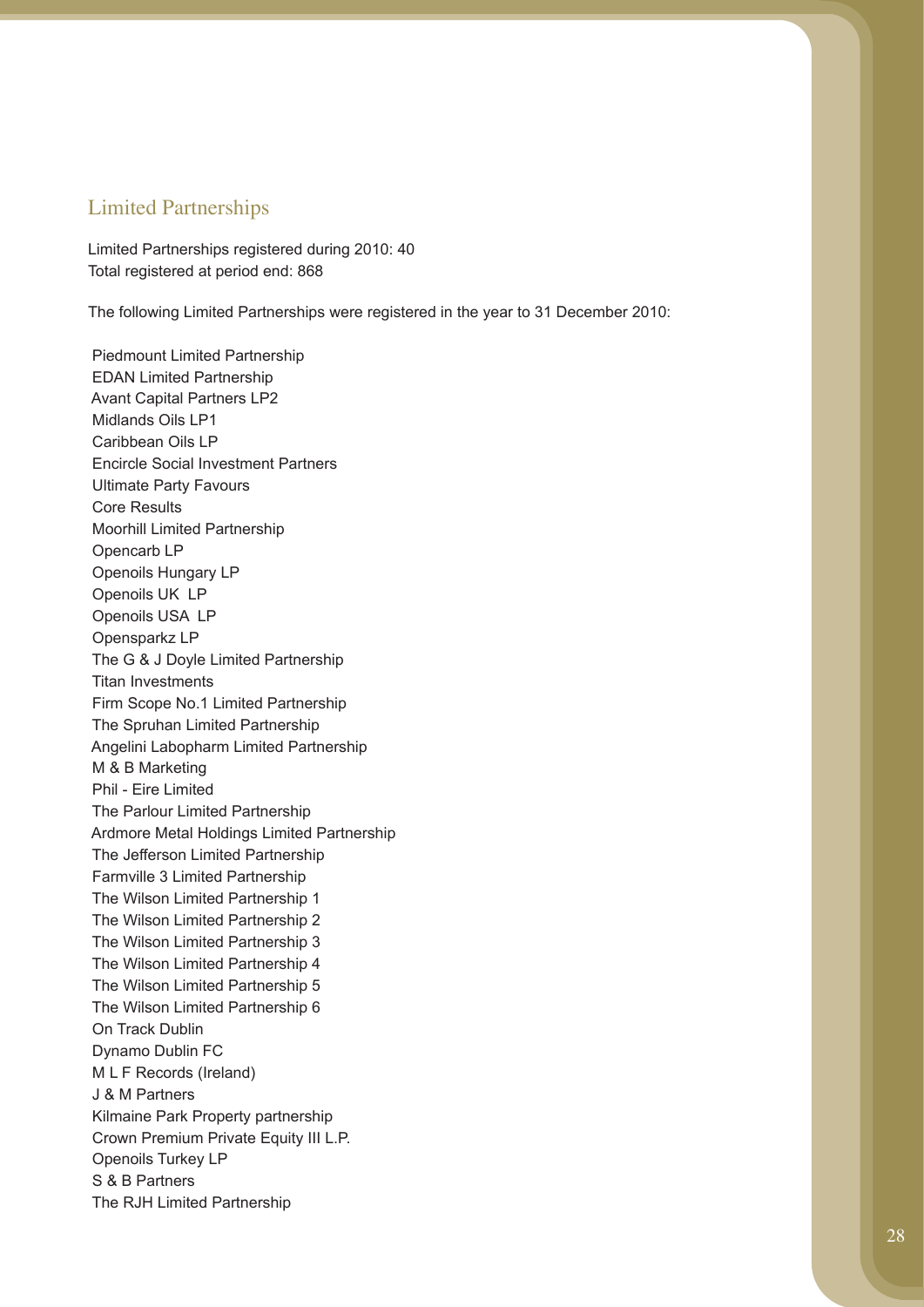## Registration of Business Names Act 1963

## Make up of Register and Activity on the Register

| Changes in the register                            | 2009    | 2010    |
|----------------------------------------------------|---------|---------|
| New registrations                                  | 25,764  | 28,118  |
| Statement of changes in the registered particulars | 2,145   | 2,396   |
| Cessations                                         | 2,216   | 2,220   |
| Total on register at year end                      | 356,323 | 382,221 |

The trend of recent years continues, with the CRO receiving a large number of applications to register business names. The chart below shows the number of new business names registered since 2006.

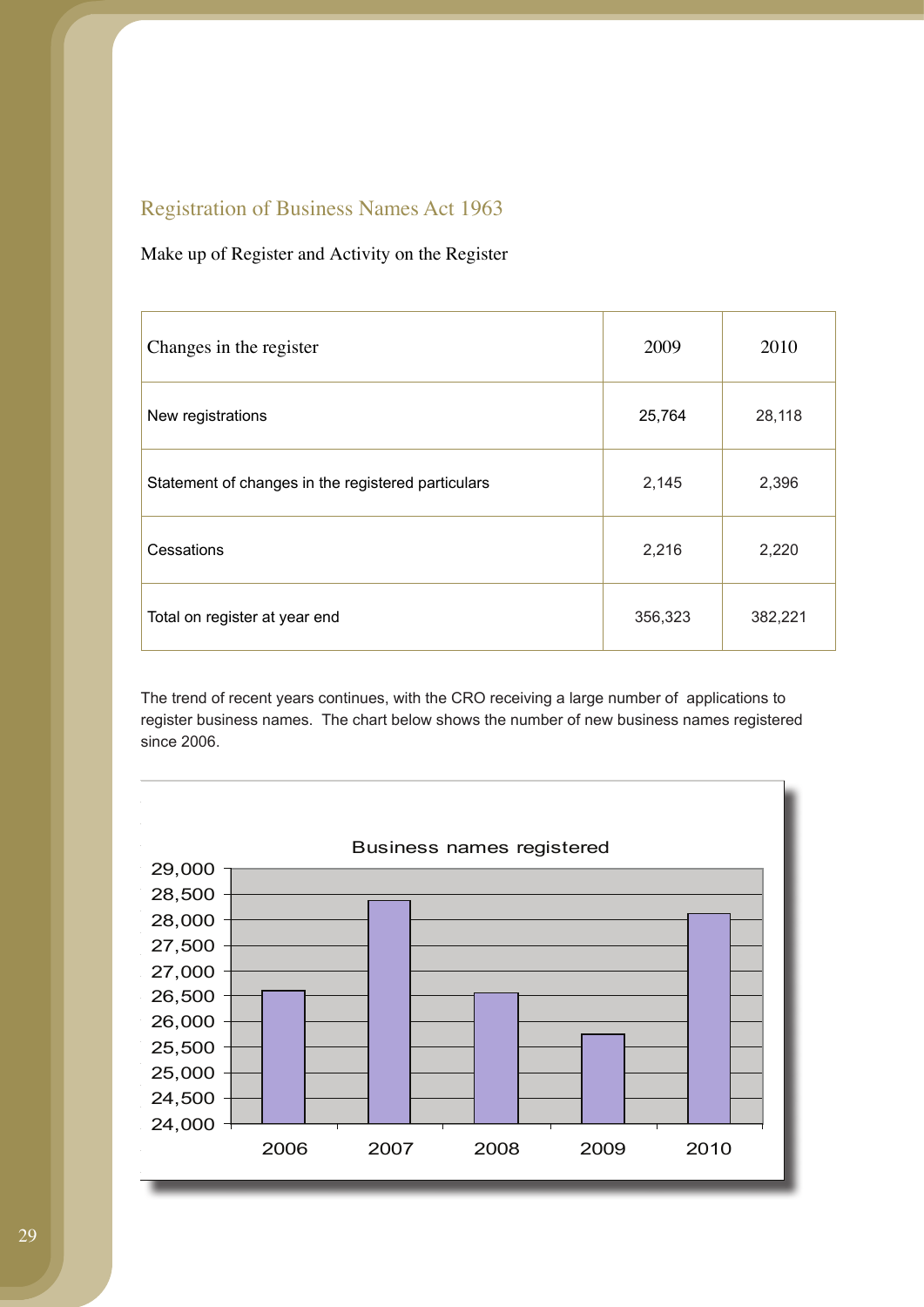## Disqualifications and restrictions of directors and other persons

### **Disqualifications - Section 160 Companies Act 1990 (as amended by section 42 Company Law Enforcement Act 2001)**

By year end 3,483 persons were on the register of disqualified persons.

### **Restrictions under section 150 of the Companies Act 1990**

522 persons were on the restricted persons register at the end of 2010.

The disqualified and restricted registers can be searched online at www.cro.ie. This facility is updated daily.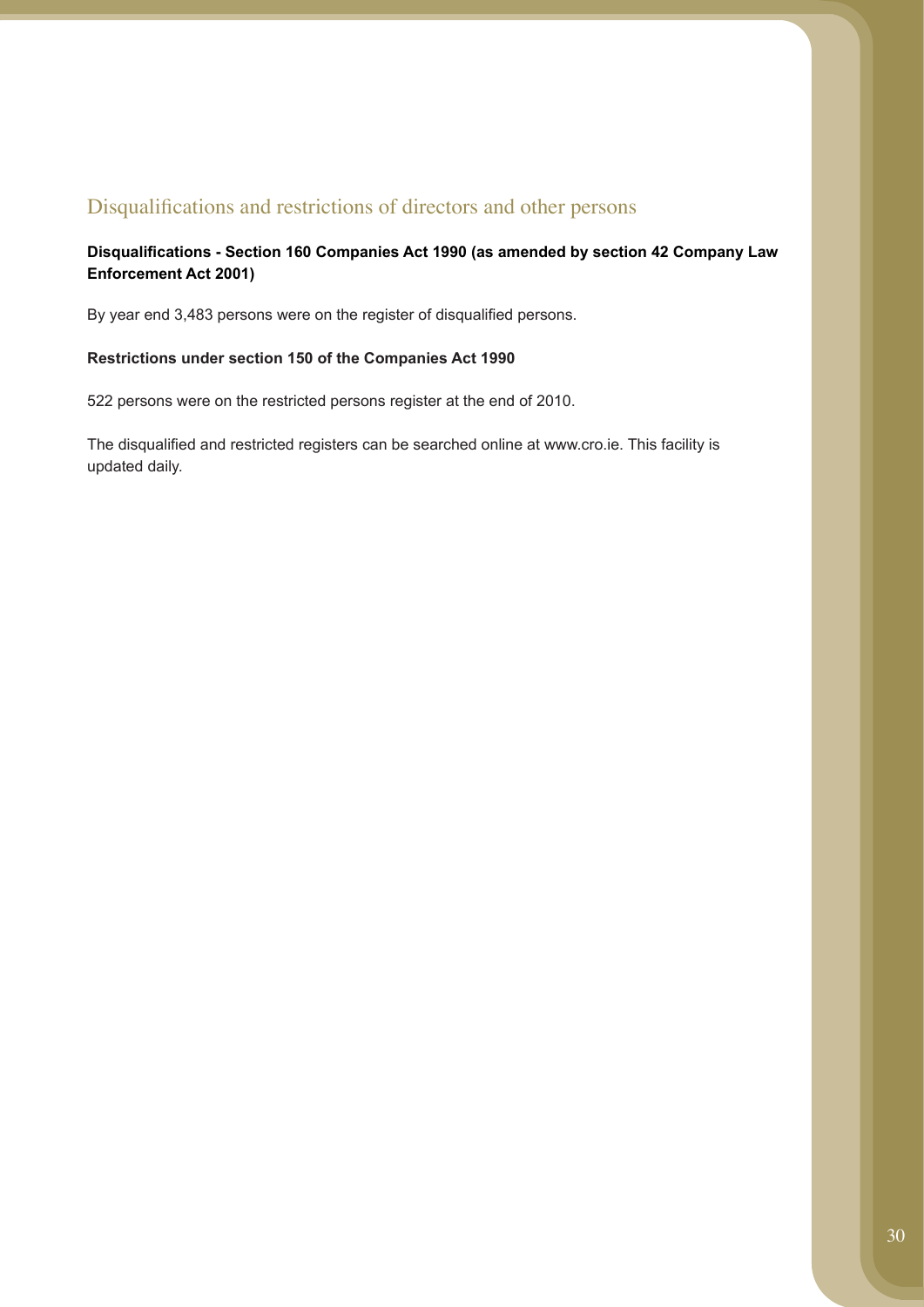# Document Processing

## Submissions Filed During The Year

| Submission Type                                     | 2006           | 2007    | 2008    | 2009     | 2010    |
|-----------------------------------------------------|----------------|---------|---------|----------|---------|
| New Company                                         | 19,298         | 18,897  | 14,727  | 13,573   | 14,060  |
| <b>Annual Return</b>                                | 163,851        | 172,805 | 178,290 | 174,540  | 170,017 |
| Change of Name                                      | 2,102          | 2,687   | 2,244   | 2,093    | 1,980   |
| Change of Address                                   | 15,730         | 17,704  | 15,963  | 15,810   | 14,119  |
| Change in Directors                                 | 63,963         | 68,142  | 66,064  | 65,099   | 64,354  |
| Nomination of change of Annual Return Date          | 9,719          | 10,193  | 10,064  | 9,124    | 7,132   |
| Authorisation of Electronic Filing Agent            | 16,126         | 12,178  | 10,023  | 10,123   | 7,920   |
| Auditors Notice before company claims audit         | 7,795          | 6,215   | 5,022   | 2,703    | 2,129   |
| <b>Receivers Abstract</b>                           | 528            | 377     | 365     | 362      | 718     |
| Notice of Receiver ceasing to act                   | 33             | 31      | 29      | 16       | 27      |
| Special Resolution to wind up and appoint a         | 884            | 997     | 998     | 1,187    | 956     |
| Liquidator<br>Special resolution to Wind up         | 129            | 143     | 164     | 158      | 128     |
| Special resolution to appoint a liquidator          | 7              | 18      | 18      | 13       | 0       |
| Liquidator's Statement of Account                   | 965            | 1,062   | 1,326   | 1,219    | 1,565   |
| Liquidator's Account                                | 1,134          | 1,183   | 1,435   | 1,517    | 1,882   |
| Liquidator's Affidavit                              | 1,897          | 1,684   | 1,927   | 2,063    | 2,016   |
| Final Winding up meeting - Members & Creditors      | 222            | 215     | 268     | 250      | 495     |
| Final Winding up meeting - Members                  | 740            | 817     | 1,045   | 970      | 1,073   |
| Declaration of Solvency                             | 931            | 1,057   | 1,060   | 1,163    | 901     |
| Creditors' resolution to appoint/confirm liquidator | 35             | 11      | 32      | 75       | 62      |
| Court Order to wind up and appoint Liquidator       | 33             | 36      | 83      | 132      | 136     |
| Court Order to appoint provisional Liquidator       | $\overline{2}$ | 5       | 10      | 21       | 6       |
| Ordinary resolution to Wind up & appoint liquidator | 145            | 202     | 409     | 866      | 1,029   |
| Notice that no creditors Resolution was passed      | 64             | 32      | 90      | 125      | 60      |
| Notice of Appointment of a liquidator               | 1,219          | 1,332   | 1,561   | 2,266    | 2,086   |
| Notice of application to appoint an examiner        | 9              | 22      | 58      | 115      | 41      |
| Court order appointing examiner                     | 4              | 23      | 49      | 84       | 29      |
| Restriction of Company Secretary/Director - S 150   | 138            | 181     | 81      | 80       | 154     |
| Request for Voluntary strikeoff                     |                |         |         | 2660     | 5,306   |
| Charge                                              | 12,539         | 12,715  | 10,281  | 6,996    | 5,920   |
| Satisfaction of charge                              | 3,504          | 4,467   | 4,444   | 4,097    | 3,982   |
| Resignation of Auditor                              | 3,179          | 2,735   | 2,132   | 2,086    | 2,072   |
| Report that proper books not kept                   | 22             | 33      | 15      | 34       | 28      |
| <b>Removal of Auditor</b>                           | 163            | 119     | 74      | 36       | 31      |
| Notice of location of register of Members           | 679            | 576     | 534     | 452      | 899     |
| Notice of increase in Nominal Capital               | 1,268          | 1,324   | 367     | 358      | 373     |
| Change to Single Member Company                     | 1,671          | 1,983   | 2,150   | 2,396    | 2,449   |
| Change from Single Member Company                   | 594            | 693     | 781     | 836      | 982     |
| Application by plc to commence business             | 243            | 71      | 27      | 25       | 16      |
| Amended memorandum and Articles                     | 260            | 293     | 179     | 117      | 104     |
| Alteration to Memo & Arts                           | 6,339          | 6,813   | 6,024   | 5,560    | 5,070   |
| <b>Allotment of Shares</b>                          | 6,363          | 6,337   | 5,956   | 5,140    | 4,933   |
| <b>Cross Border Merger Applications</b>             |                |         | 3       | 13       | 17      |
| Societas Europaea documents                         |                |         |         | 7        | 5       |
| <b>Inward Migration</b>                             |                |         |         |          | 1       |
| <b>Accounts filed Separately</b>                    | 142            | 72      | 34      | 24       | 10      |
| <b>Other Submissions</b>                            | 13,281         | 14,264  | 16,052  | 14,037   | 14,651  |
| Total Submissions; Companies Acts                   | 357,979        | 370,781 | 362,471 | 350, 621 | 327,254 |
| <b>Business Names</b>                               | 36,876         | 35,438  | 32,687  | 31,174   | 31,591  |
| Total                                               | 394,855        | 406,219 | 395,158 | 381,795  | 373,515 |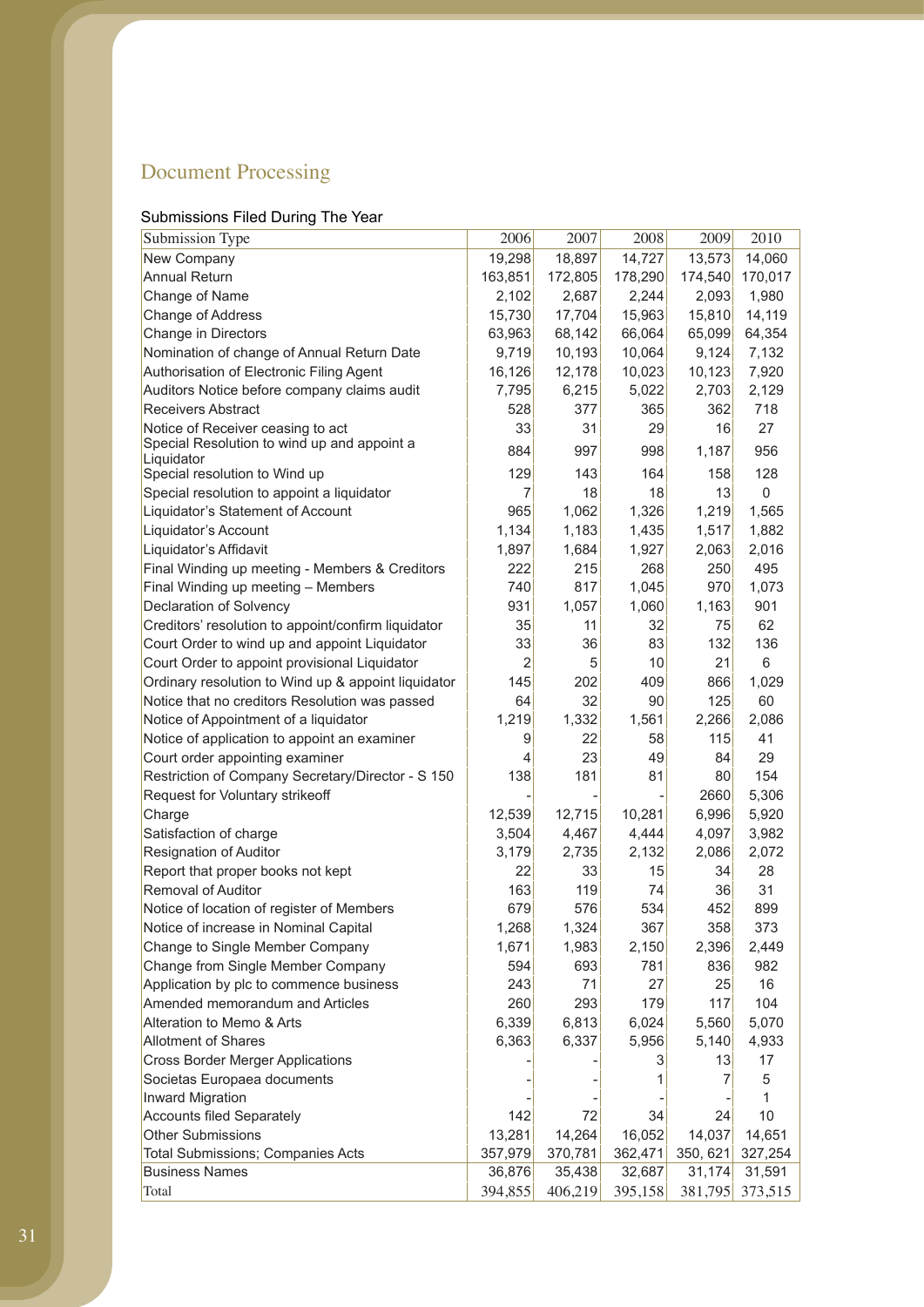

Unregistered submissions

|                     | Dec 2006 | Dec 2007 | Dec 2008 | Dec 2009 | Dec 2010 |
|---------------------|----------|----------|----------|----------|----------|
| All Companies       | 737,113  | 848,611  | 791,091  | 708,133  | 698,468  |
| Live Companies Only | 457,398  | 545,889  | 460,870  | 361,279  | 330,132  |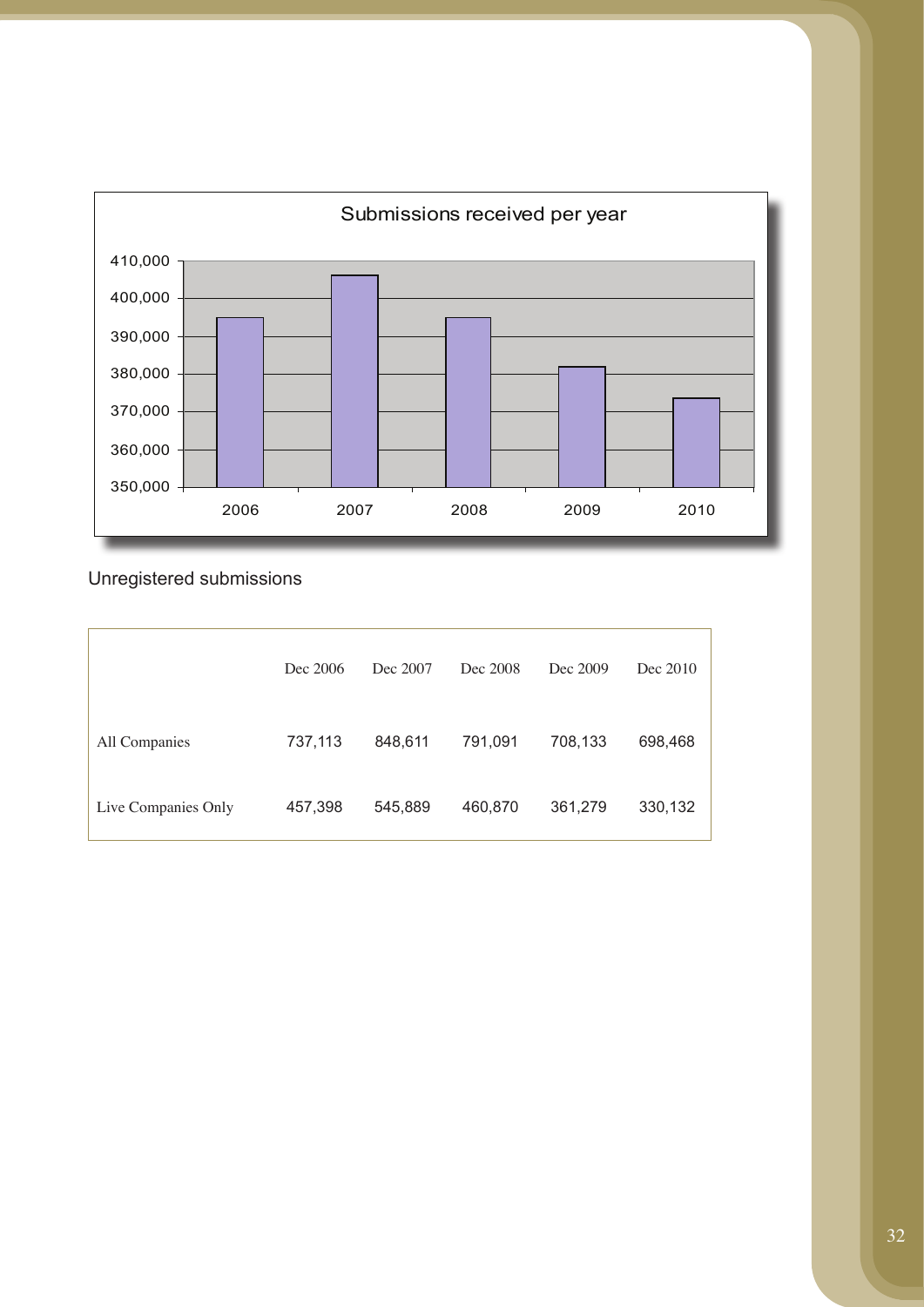# APPENDIX 2 FINANCE

# Fees Paid in Respect of Registered Companies in 2010

|                                            | 2009<br>€        | 2010<br>€        |
|--------------------------------------------|------------------|------------------|
| <b>Late Filing Penalties</b>               | 12.8m            | 11.31m           |
| <b>Submission Fees</b>                     | 8.2m             | 7.72m            |
| Registry of Friendly<br><b>Societies</b>   | 0.1 <sub>m</sub> | 0.1 <sub>m</sub> |
| Enquiry charges and Bulk<br>data customers | 1.5m             | 1.11m            |
| Total                                      | 22.6m            | 20.25m           |

# Fees Paid in Respect of the Registration of Business Names

| in 2004 | €702,906  |
|---------|-----------|
| in 2005 | €785,783  |
| in 2006 | € 895,125 |
| in 2007 | € 870,735 |
| in 2008 | €713,855  |
| in 2009 | € 643,145 |
| in 2010 | € 638,665 |
|         |           |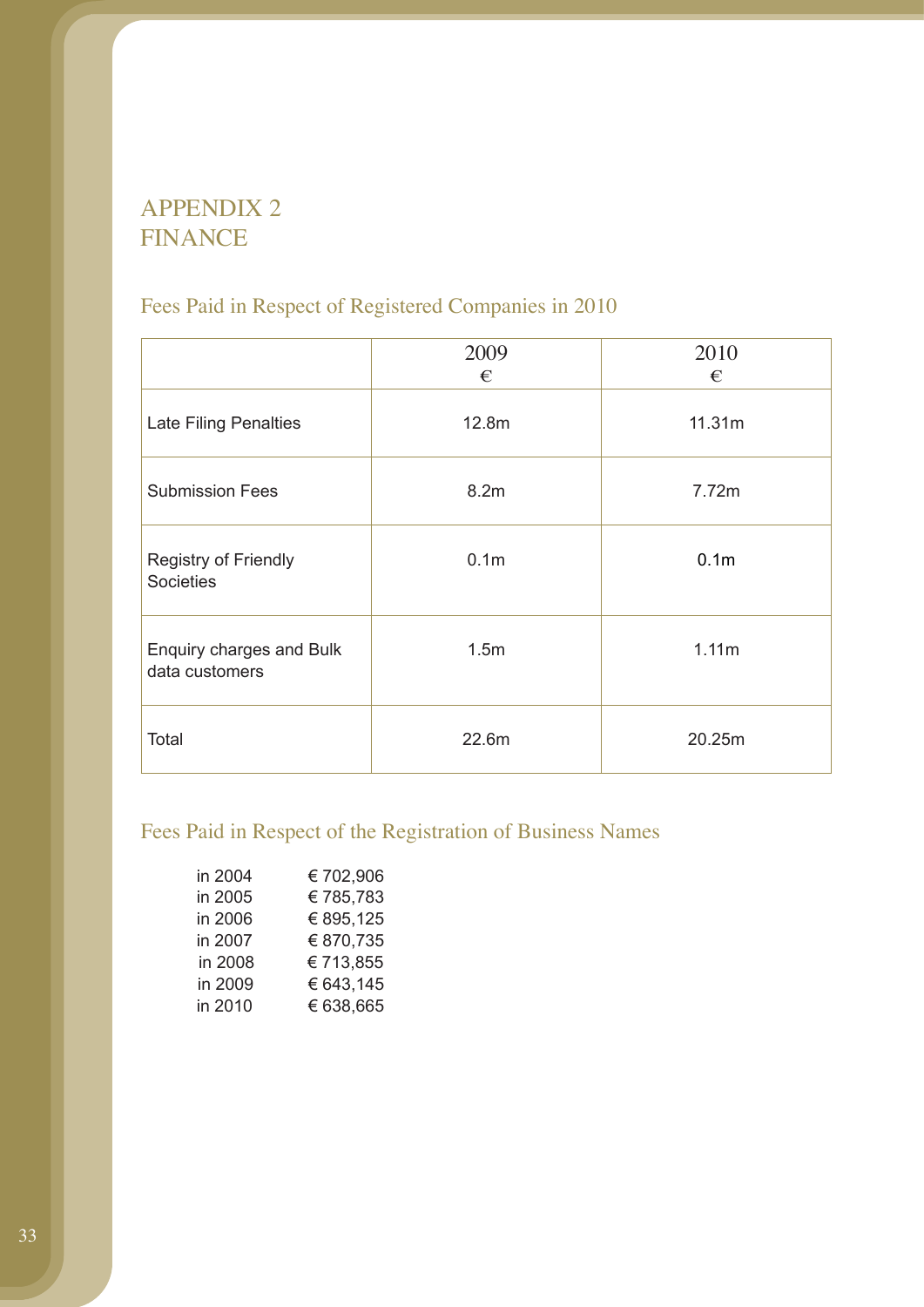# APPENDIX 3 REGISTRAR OF COMPANIES AND OTHER AUTHORISED PERSONS

| Registrar of Companies | Ms. Helen Dixon  |
|------------------------|------------------|
| Assistant Registrar    | Mr. Gerry Doyle  |
| Assistant Registrar    | Mr. Brian O'Hare |
| Assistant Registrar    | Mr. William Reid |
| Legal Adviser          | Ms. Nora Rice    |

## Persons Authorised

The following persons were authorised as at 31st December 2010 pursuant to section 52(2) of the Companies (Amendment)(No.2) Act 1999, section 16 of the Registration of Business Names Act 1963 and section 15 of the Limited Partnerships Act 1907:

| Ms. A. McCarron   | Mr. P. Daly       |
|-------------------|-------------------|
| Ms. A. King       | Mr. P. Porter     |
| Ms. B. Byrne      | Ms. C. Hickey     |
| Mr. P. Foran      | Ms. M. Leech      |
| Ms. E. Kelly      | Mr. G. Flood      |
| Ms. C. Pyke       | Ms. M. Tighe      |
| Ms. J. Doyle      | Ms. M. Shortall   |
| Ms. M. Giblin     | Mr. C. Donegan    |
| Ms. L. O'Sullivan | Mr. W. Flynn      |
| Mr. C. O'Brien    | Ms. D. Booth      |
| Mr. A. Dolan      | Ms. C. Forrest    |
| Ms. B. Furlong    | Mr. W. Reid       |
| Ms. C. Cole       | Ms. S. Houlihan   |
| Ms. B. Power      | Mr. D. McDonnell  |
| Ms. E.Nolan       | Ms. E. Fitzgerald |
| Ms. F. Yule       | Mr. G. Doyle      |
| Mr. M. Williams   |                   |